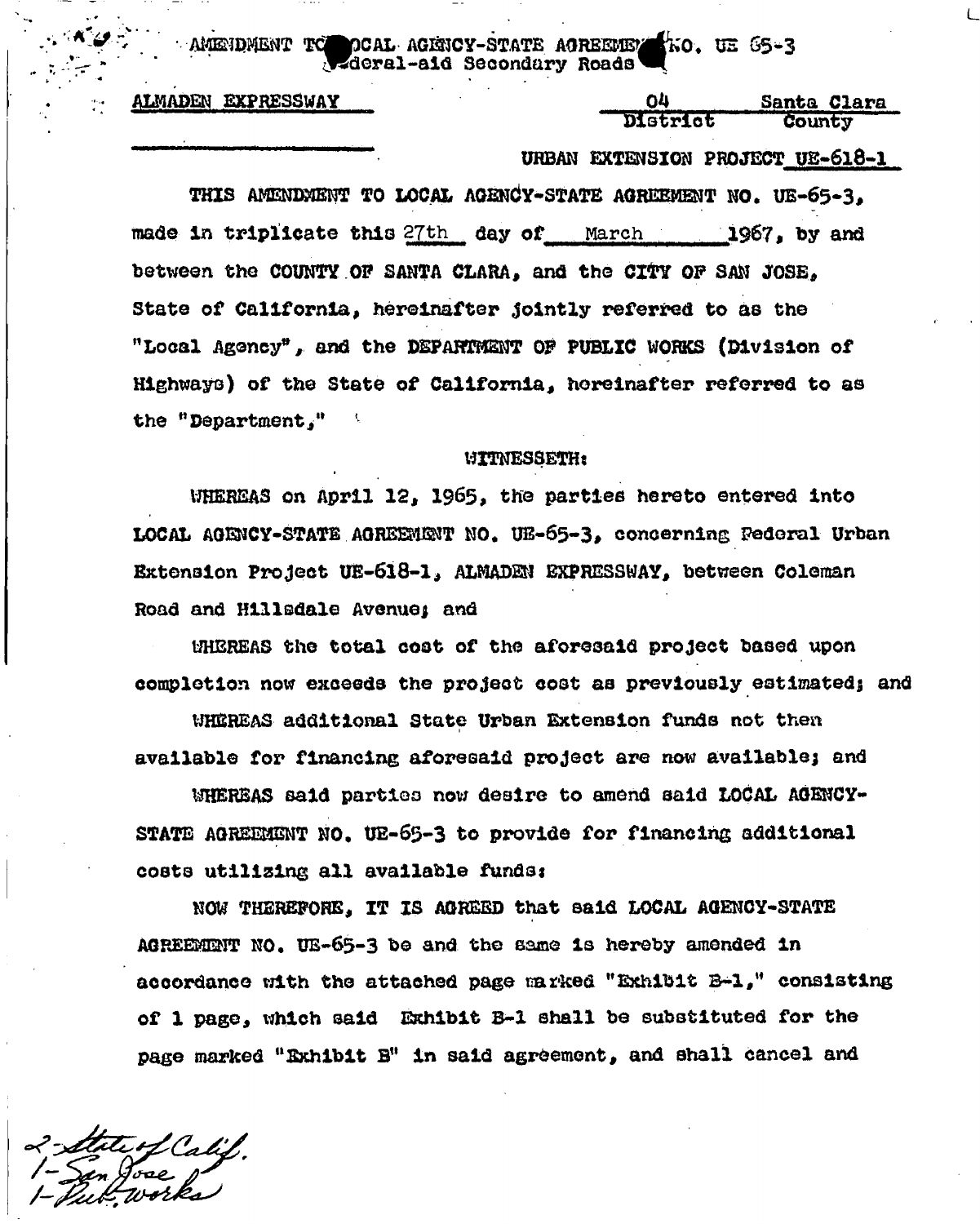**supersede said Exhibit B, beoomlng a part of aaid agreement for all purposes, In all other respects said agreement shall remain**  in full force and effect.

**The Board of Supervisors of the County of Santa Clara, by resolution dated MAR** 27 **9 6 V 1967» has approved this amendment**  to said agreement and authorized its execution.

**The City Council of the City of San Joae, by resolution**  dated April 24 1967, has approved this amendment to said agreement and authorized its execution.

**2M WVMBSS WHEREOF, the parties have hereunto affixed their hands and seals the day and year first above written.** 

 $\cdots$ 

**Approval Recommended: \* COUNTY OF SANTA CLARA** 

DIStrict Engineer

UIEV and County Projects Engineer

AttestBy

FRA

**Approved as to form and procedure:** 

Alleue **Attorney** 

J. C. WOMACK **Stat© Highway Engineer**  Bv -**Deputy State Highway Engineer** 

/

Chairman of the Board of Supervisors

CIS K. GREALER OF SAN JOSE Deputy **By Mayor inager** 

**itate of California DEPAMffi^T OF PUBLIC WORKS Division of Highways**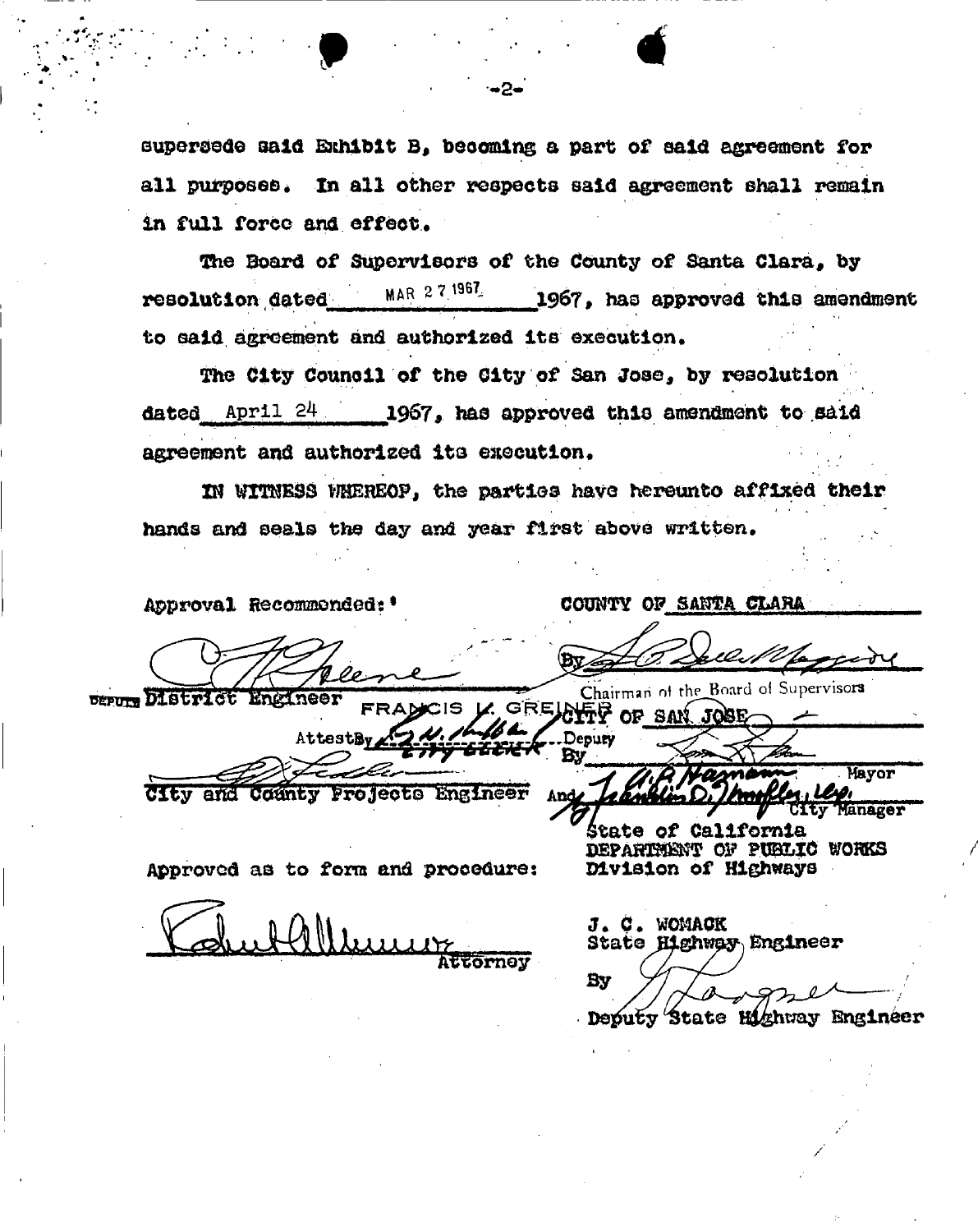**ARTICLE X - Location of Project and Brief Description of Work**  Proposed:

 $\mathbf{v} = \mathbf{v} \cdot \mathbf{v}$  . The contribution of the contribution of  $\mathbf{v}$  ,  $\mathbf{v} = \mathbf{v} \cdot \mathbf{v}$ 

**'•Approved Federal-aid Secondary Urban Extension Project UE-618-1, in Santa Clara County, covering proposed 4-lane divided grading, paving and bridge (Sta£e Construction) on ALMADEN EXPRESSWAY between Coleman Road and Hillsdale Avenue, net length 2.5 miles. ' .** 

**ARTICLE XI -/Funds to be used for the Project: .** 

The estimated cost of the project covered by this **agreement is: .** 

**Contract Items \$1,210,766.63** 

**CONSTRUCTION ENGINEERING 181,680.67** 

TOTAL \$1,392,447.30

**2. On the basis of the above estimate, this project will be financed as follows:** 

> **State Highway Funds (Section 143.3> S&H Code)**

**allocated to Santa Clara County \$ 297,500.00**  allocated to City of San Jose **Looal Agency Funds to be deposited with Santa Clara County 797>447.30** 

**ARTICLE XII - Special Covenants:** 

1. It is agreed that Santa Clara County will act<br>on behalf of the City of San Jose in all transactions with the Department concerning this project until its completion and the final adjustments of the financial details. All of the funds for this project will be released through Santa Clara County. **for this project will be released through Santa Clara County.** 

**2. This piroject has been approved as stage construction with respect to the geometric design. The Local Agency agrees to complete the improvement, with or without State participation, by adding additional lanes when traffic warrants such addition.**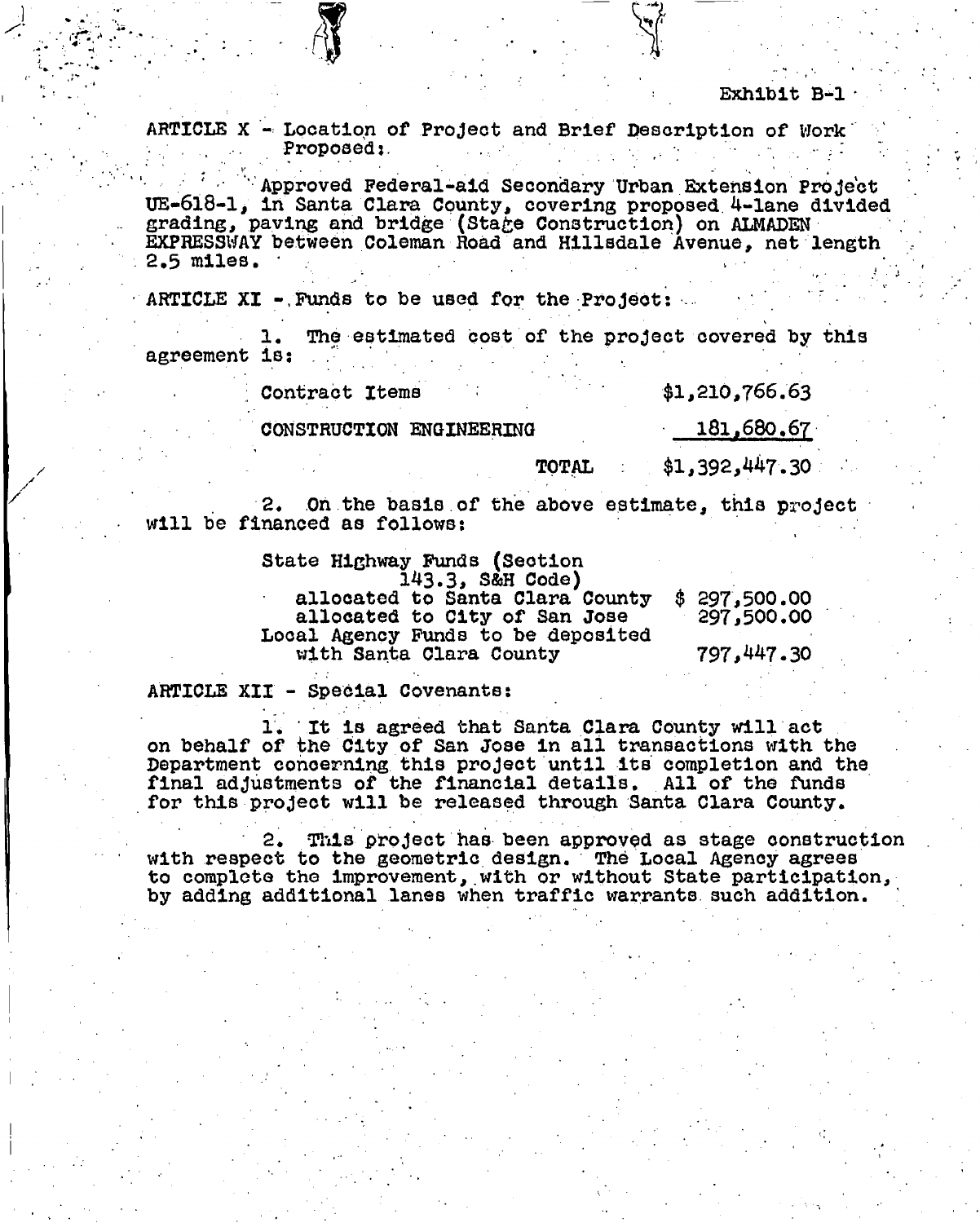STATE OF CALIFORNIA-HIGHWAY TRANSPORTATION AGENCY **Example 2008** RONALD REAGAN, Governor



\*

June 2, 1967

04-SC1-618-CR, SJs UE-618-I Almaden Expressway

Mr. James T. Pott Director of Public Works Santa Clara County 20 West Hedding Street San Jose, California 95110

Dear Mr. Pott:

Attached for your files and for transmittal to the City of San Jose are two fully executed copies of Amendment to Local Agency - State Agreement No. UE65-3.

The amendment applies to Urban Extension Project UE-618-1, Almaden Expressway, between Coleman Road and Hillsdale Avenue.

Very truly yours,

ALAN S. HART District Engineer

Laliser By

KANK C. TEDESCO City and County Cooperative Projects Engineer

Attach.





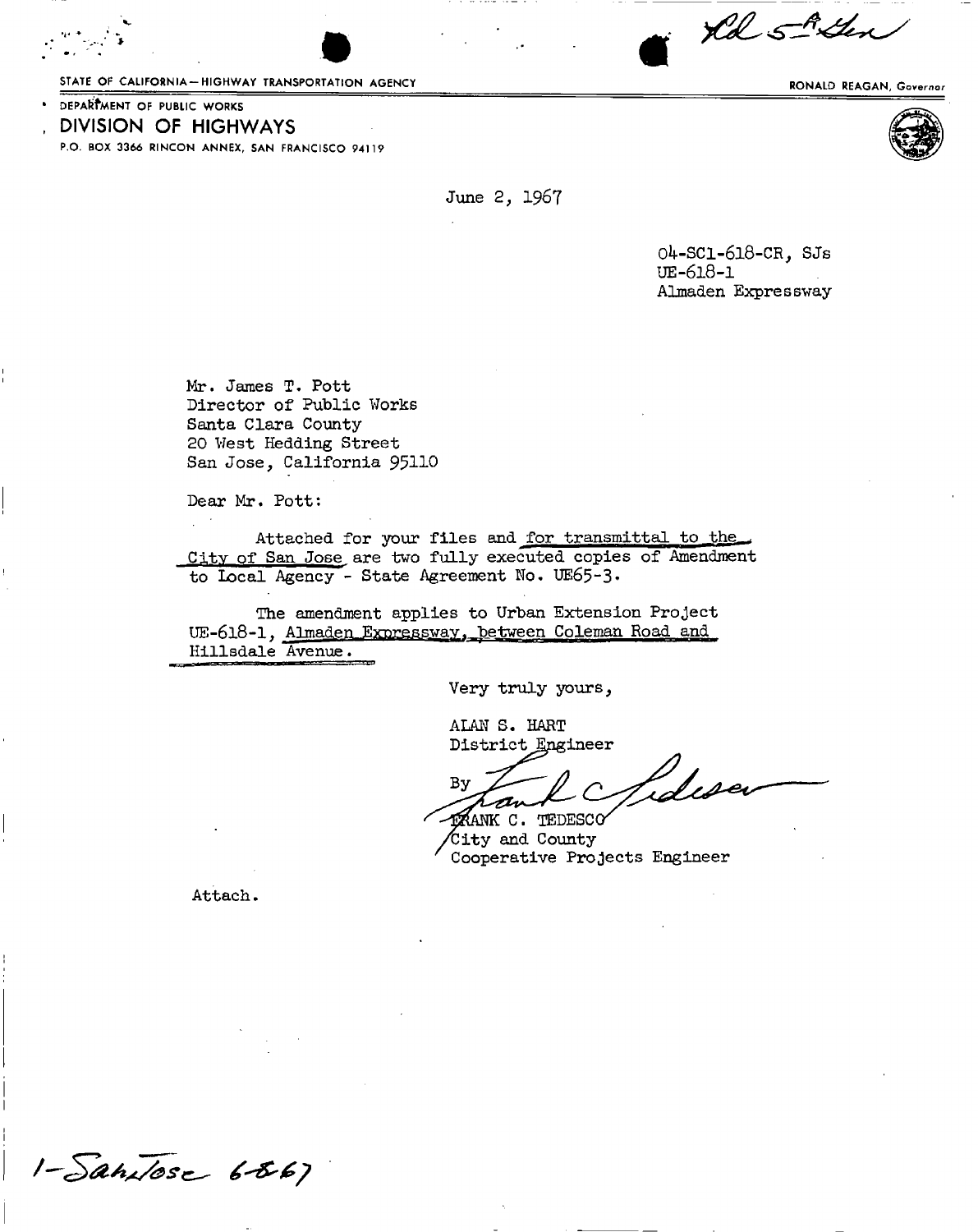.. *ffBeawn JUH* 7 *I 46 PH*  $\frac{100}{100}$  5  $\frac{100}{100}$  6  $\frac{100}{100}$  $\mathcal{L}$  ONTY OF GUENCT **COUNTY OF COUNTAL CALARA** 

## **RECEIVED** DEPT. OF PUBLIC WORKS

**J UN 5 1967** 

# COUNTY ENGINEER

 $\varphi(T)$  .

15.<br>14  $\mathcal{L}$  $N(\frac{c}{\pi})$ 

-J - control - control - control - control - control - control - control - control - control - control - control - control - control - control - control - control - control - control - control - control - control - control  $\Delta \phi^2$  $\frac{1}{2}$ 

> $\mathcal{O}(\mathcal{E})$  $\mathcal{L}_{\text{max}}$  , and  $\mathcal{L}_{\text{max}}$

 $\label{eq:2} \begin{split} \mathcal{L}_{\text{eff}}(\mathbf{r},\mathbf{r}) = \mathcal{L}_{\text{eff}}(\mathbf{r},\mathbf{r}) \mathcal{L}_{\text{eff}}(\mathbf{r},\mathbf{r}) \mathcal{L}_{\text{eff}}(\mathbf{r},\mathbf{r}) \mathcal{L}_{\text{eff}}(\mathbf{r},\mathbf{r}) \mathcal{L}_{\text{eff}}(\mathbf{r},\mathbf{r}) \mathcal{L}_{\text{eff}}(\mathbf{r},\mathbf{r},\mathbf{r}) \mathcal{L}_{\text{eff}}(\mathbf{r},\mathbf{r},\mathbf{r}) \mathcal{L}_{\text{eff}}$ موضوع أمدره جرحه .<br>.. **:**  $\mathbf{r}$  **r.**  $\mathbf{r}$  **r.**  $\mathbf{r}$  **:**  $\mathbf{r}$  **:**  $\mathbf{r}$ 

 $\mathcal{L}^{\mathcal{L}}(\mathcal{L}^{\mathcal{L}}(\mathcal{L}^{\mathcal{L}}(\mathcal{L}^{\mathcal{L}}(\mathcal{L}^{\mathcal{L}}(\mathcal{L}^{\mathcal{L}})))$  $\varphi$  .

**•i**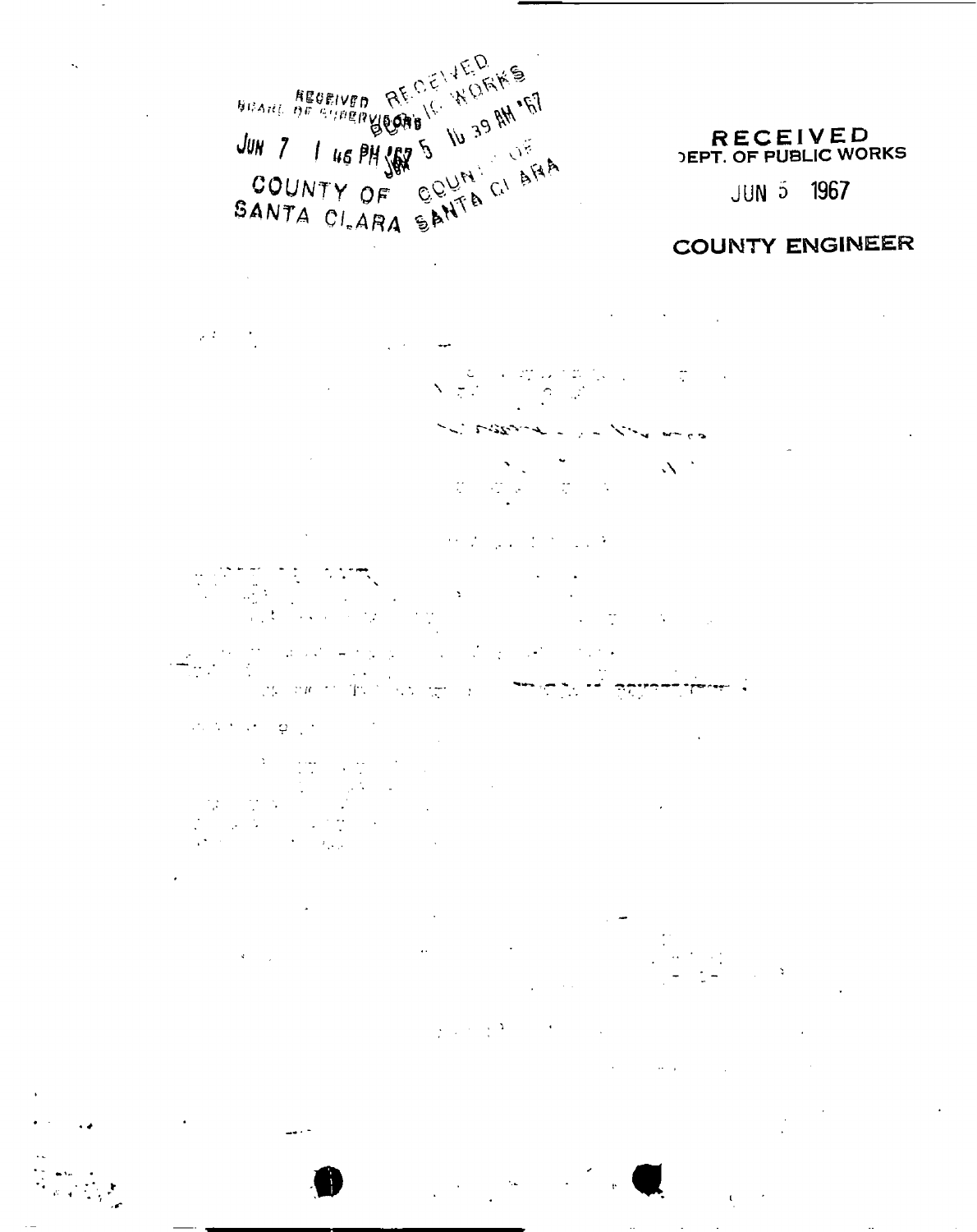### **RESOLUTION TO EXECUTE AN AMENDMENT TO LOCAL AGENCY-STATE AGREEMENT NO, UE-65-3; ALMADEN EXPRESSWAY**

 $\mathcal{R}$  D  $\llap{$\sim$}$  5

**WHEREAS, on April 12, 1965, the County of Santa Clara, State of California, entered into Local Agency-State Agreement NO. UE-65-3, concerning Federal Urban Extension Project UE-618-1, Almaden Expressway, between Coleman Road and Hillsdale Avenue; and** 

**WHEREAS, the total cost of the aforesaid project based upon completion now exceeds the project cost as previously estimated; and** 

**WHEREAS, additional State Urban Extension funds not then available for financing aforesaid project are now available; and** 

**WHEREAS, it is in the best public interest to amend said agreement to provide for financing additional costs utilizing all available funds:** 

**NOW, THEREFORE, IT IS HEREBY RESOLVED by the Board of Supervisors of the County of Santa Clara, State of California, that the Local Agency-State Agreement NO. UE-65-3 be and the same is hereby amended in accordance with amendment agreement, and the Chairman is hereby authorized and directed to execute said agreement on behalf of the County of Santa Clara.** 

**PASSED AND ADOPTED by the Board of Supervisors of the County of**  Santa Clara, State of California on MAR 27 1967 by the following **vote:** 

**AYES: Supervisors,** Delia Maggiore Spangler Mehrkens Sanchez Quinn NOES: Supervisors, None

**ABSENT:** Supervisors, None  $\frac{1}{2}$ 

 $\dot{u}$   $\dot{v}$  $\frac{1}{2}$  see when **Chairman, Board of** 

| JEAN PULLAN, Clerk<br>ATTEST:                                                                                    |
|------------------------------------------------------------------------------------------------------------------|
| Board of Supervisors                                                                                             |
|                                                                                                                  |
| rellan                                                                                                           |
| APPROVED AS TO FORM:<br>JOHN R. KENNEDY, County Counsel<br>NORMAN MATTEONI, Deputy County Counsel<br>ation<br>By |
| Deputy/County Counsel                                                                                            |
| $3 - 16 - 67$<br>Dated:                                                                                          |
| NEM: $gc - 3/16/67/$                                                                                             |

*\* 7 Iter*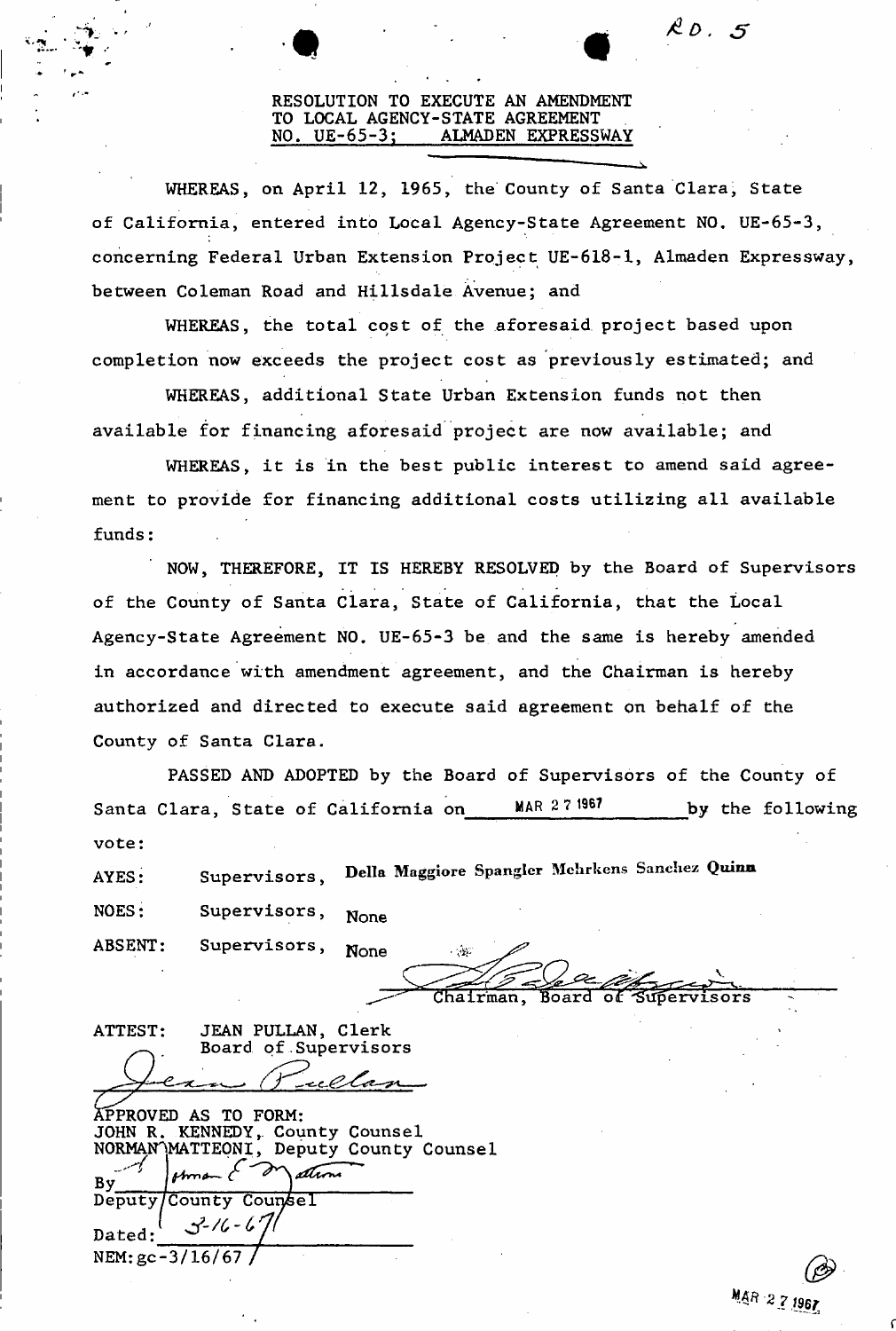; • *t\** 

 $\cdot$   $\cdot$ /



MARCH , 1966



# *ALMADEN EXPRESSWAY*



# *ALMADEN EXPRESSWAY (6.4 MILES)*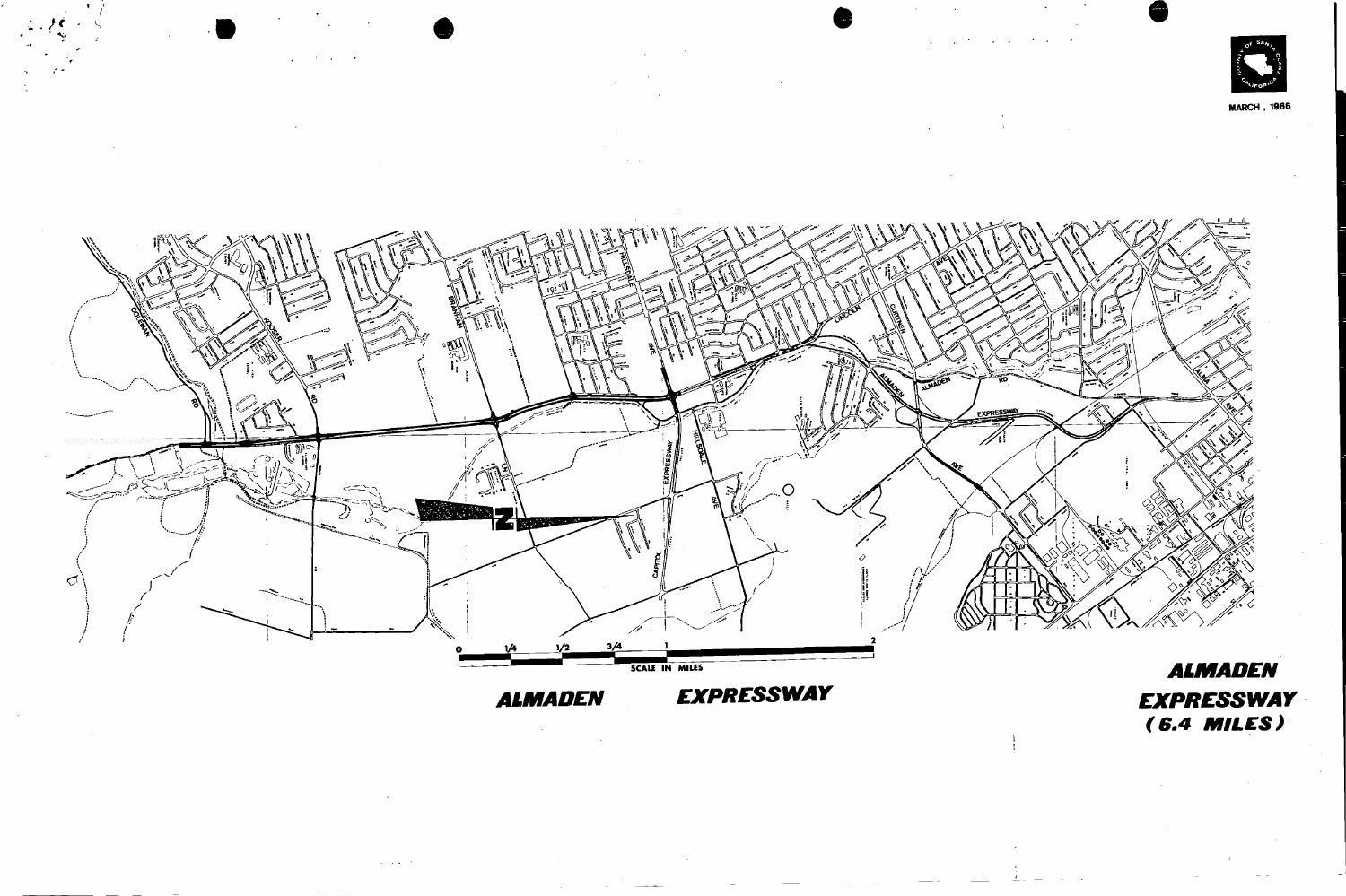## **RESOLUTION NO. 310U9**

**'•7 >**  *I i f*  **li'.** 

**™PP: DCA:1b-B<br>4/24967** 

*.'f t* 

**RESOLUTION OF THE COUNCIL OF THE CITY OF SAN JOSE AUTHORIZING THE MAYOR AND CITY MANAGER TO EXECUTE AN AMENDMENT TO LOCAL AGENCY-STATE OF CALIFORNIA AGREEMENT PROVIDING FOR PARTICI-PATION OF STATE OF CALIFORNIA HIGHWAY FUNDS (143,3 STREETS AND HIGHWAYS CODE) IN THE CON- - STRUCTION OF THE ALMADEN EXPRESSWAY BETWEEN COLEMAN ROAD AND HILLSDALE AVENUE.** 

BE IT RESOLVED BY THE COUNCIL OF THE CITY OF SAN JOSE:

*i*   $K \sim \frac{1}{2}$ **hereinafter Jointlfy**  wHEREAS, the City of San Jose and the County of Santa Clara **referred to as Local Agency) and the Department if Public Works (Division of Highways) of the State of California**  (hereinafter referred to as Department), on April 12, 1965, entered into LOCAL AGENCY-STATE AGREEMENT NO. UE-65-3 (hereinafter referred to as original agreement), concerning Federal Urban Extension Project UE-618-1, ALMADEN/EXPRESSWAY, between Coleman Road and Hillsdale **' UE**-6l8**-l,> ALMADEN /EXPRESSWAY, between Coleman Road and Hillsdale**  Avenue; and <sup>&</sup>gt; */* 

WHEREAS, the total cost of the aforesaid project based upon completion now exceeds the project cost as previously estimated; and

WHEREAS, additional State Urban Extension funds not then available for financing the aforesaid project are now available; and

WHEREAS, Local Agency and Department now desire to amend said original agreement to provide for financing additional costs utilizing all available funds;

NOW, THEREFORE, the Mayor and City Manager are hereby authorized to execute, on behalf of the City of San Jose, that certain agreement, namely, "Amendment to Local Agency-State Agreement No. UE 65-3 Federal-aid Secondary Roads Almaden Expressway 04 District Santa Clara County Urban Extension Project UE-618-1" (hereinafter **, referred to as said agreement), between Local Agency and Department** 

**referred to as said agreement)\* between Local Agency and Department,** 

**-1-**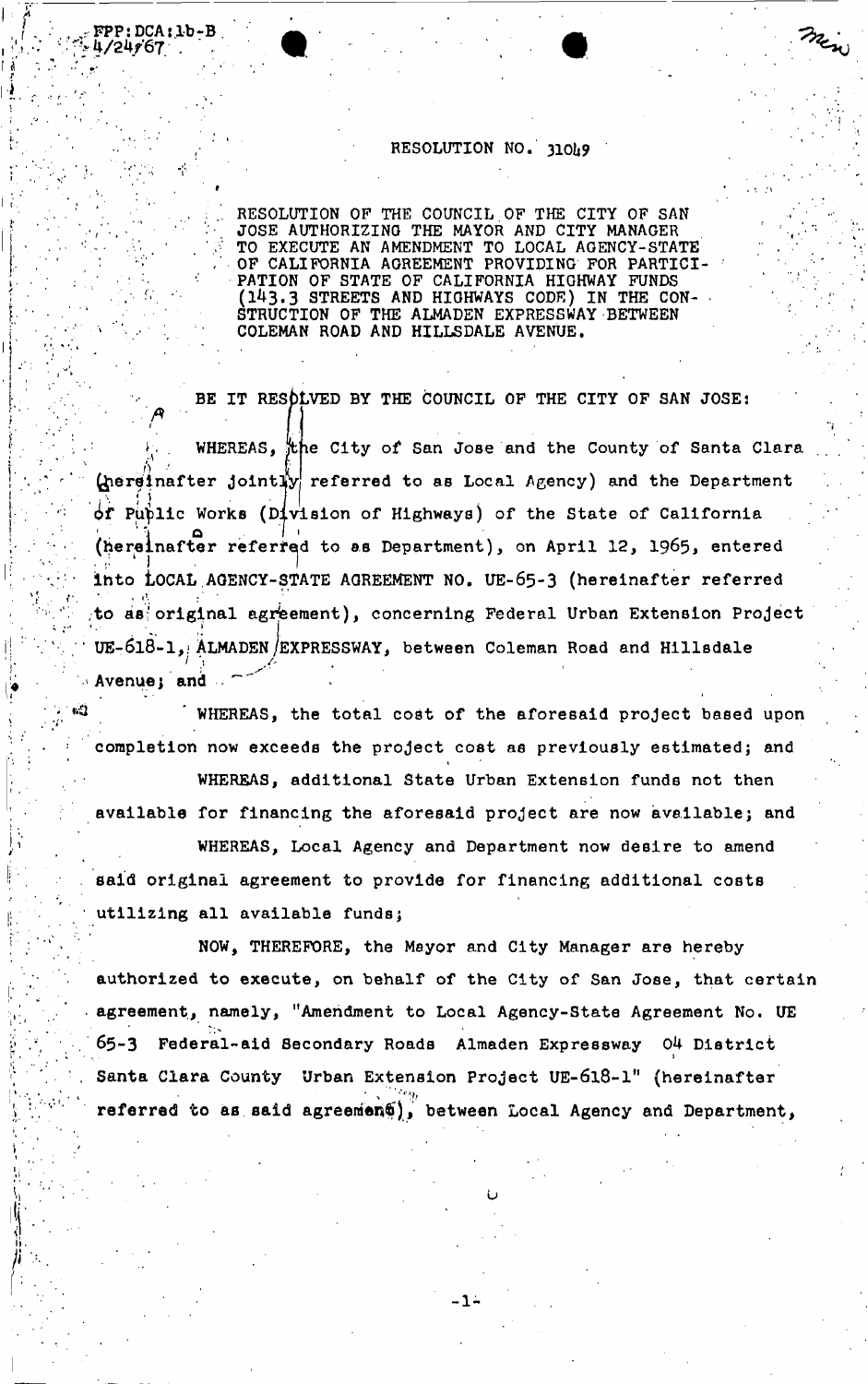**a** copy **of which said agreement is on file in the office of the City Clerk and to which reference is hereby made for all of its terms and**  provisions.

**Said agreement provides that said original agreement is**  amended in accordance with the page marked "Exhibit B-1", consisting **of 1 page, attached to said agreement, which said "Exhibit B-l" shall**  be substituted for the page marked "Exhibit B" in said original agree**ment,** *ar&* **shall cancel and supersede said "Exhibit B", becoming a**  part of said original agreement for all purposes; that in all other respect's said original agreement shall remain in full force and effect. **j|. j\! ' ADOPTED this**  the **foliowing** vote: *tbth* **day of** April *1967,* **by** 

 $a_3$ 

**ATTEST:** 

**Trancis L. Grainer**<br>City Clerk **Clerk** 

|                                             | l J | AYES:                                                          |                      | Councilmen - Fischer, Miller, Pace, Shaffer, Solari, Welch<br>and James. |  |  |
|---------------------------------------------|-----|----------------------------------------------------------------|----------------------|--------------------------------------------------------------------------|--|--|
| $\mathbb{R}^{3}_{\mathrm{B}}$ , $^{\prime}$ |     | $\cdots$ $\cdots$ $\cdots$ $\cdots$ $\cdots$ $\cdots$ $\cdots$ | $\vert$ Councilmen - | None.                                                                    |  |  |
|                                             |     | ABSENT T                                                       | Councilmen           | None.                                                                    |  |  |

**Ronald R. James, Mayor** 

The foregoing instrument is a correct copy of the original **on file in this office.**  Attest: A. Krif 28, 1967

**FRANCIS L. GREINER**<br>
<u>City</u> Clerk of the City of San Jose,

of Calif

City Clerk of the C.<br>County of Santa Clara.

**Era**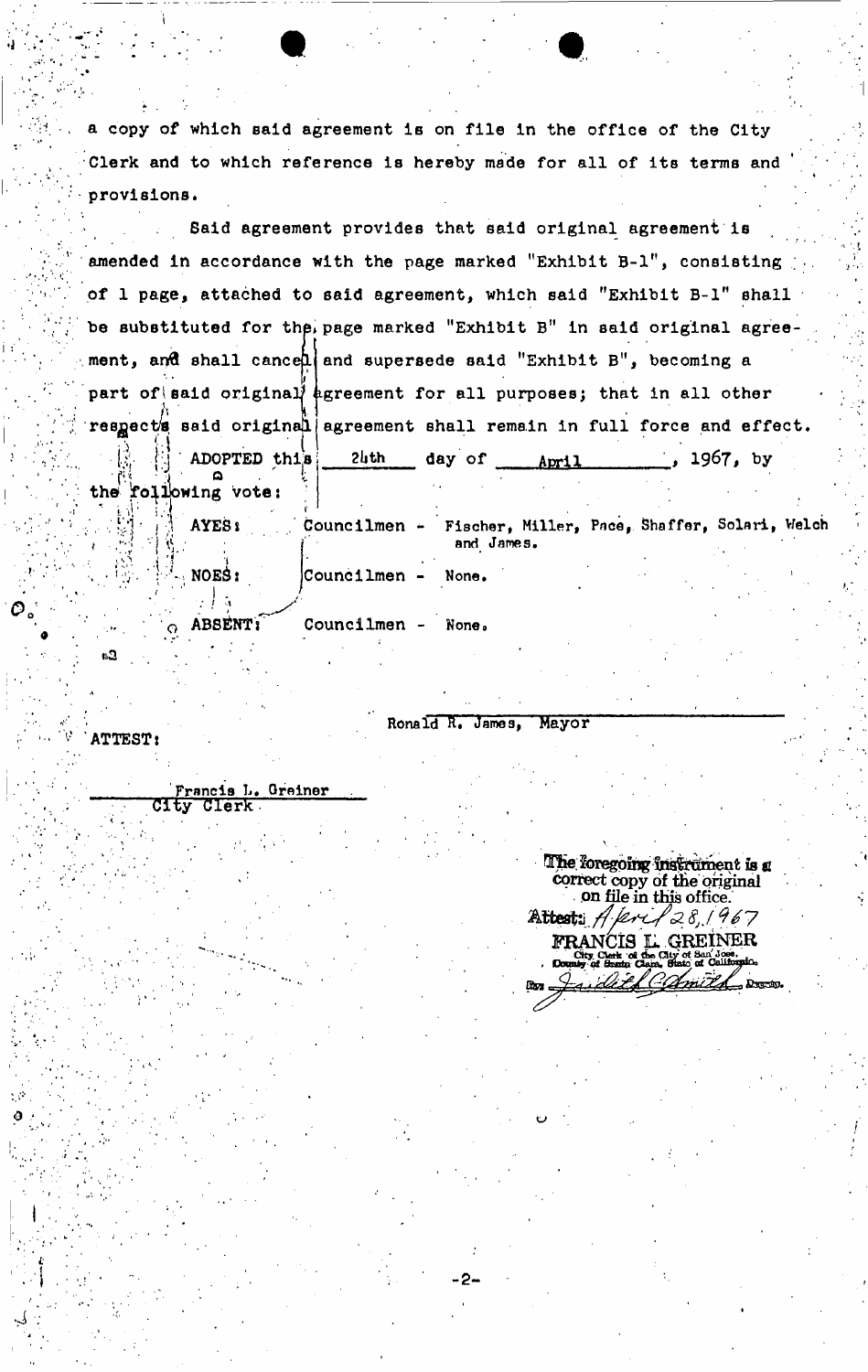**March 27, 1967** 

Mr. Alan S. Hart, District Engineer **State Division of Highways District IV P. 0. Box 3366, Rincon Annex San Francisco, California** 

Subject: Agreement with County of Santa Clara, City of **rav San Jose and State of California, Division of Highways For Almaden Expressway Urban Extension Project between Hillsdale Avenue and Coleman Road** 

 $\bullet$   $\bullet$   $\bullet$ 

#### Dear Mr. Hart:

Enclose d yo u wil l fin d a n origina l an d <sup>3</sup> copie s o f a n agreement between the County of Santa Clara and the party (ies) named above. The Board of Supervisors at its regularly scheduled meeting on **March 27, 1967** authorized its Chairman to execute this agreement on behalf of the County.

After execution of all copies, please return the original Sggpcxxxxxxxcop y t o thi s office . Th e remainin g copie s are for your records.

Very truly yours,

JEAN PULLAN, Clerk of the Board of Supervisors

 $\mathbf{B} \mathbf{y}$ 

Deputy Clerk

J P**: ii**  Encls. (3 certified copies of Resolution)

 $No. 2$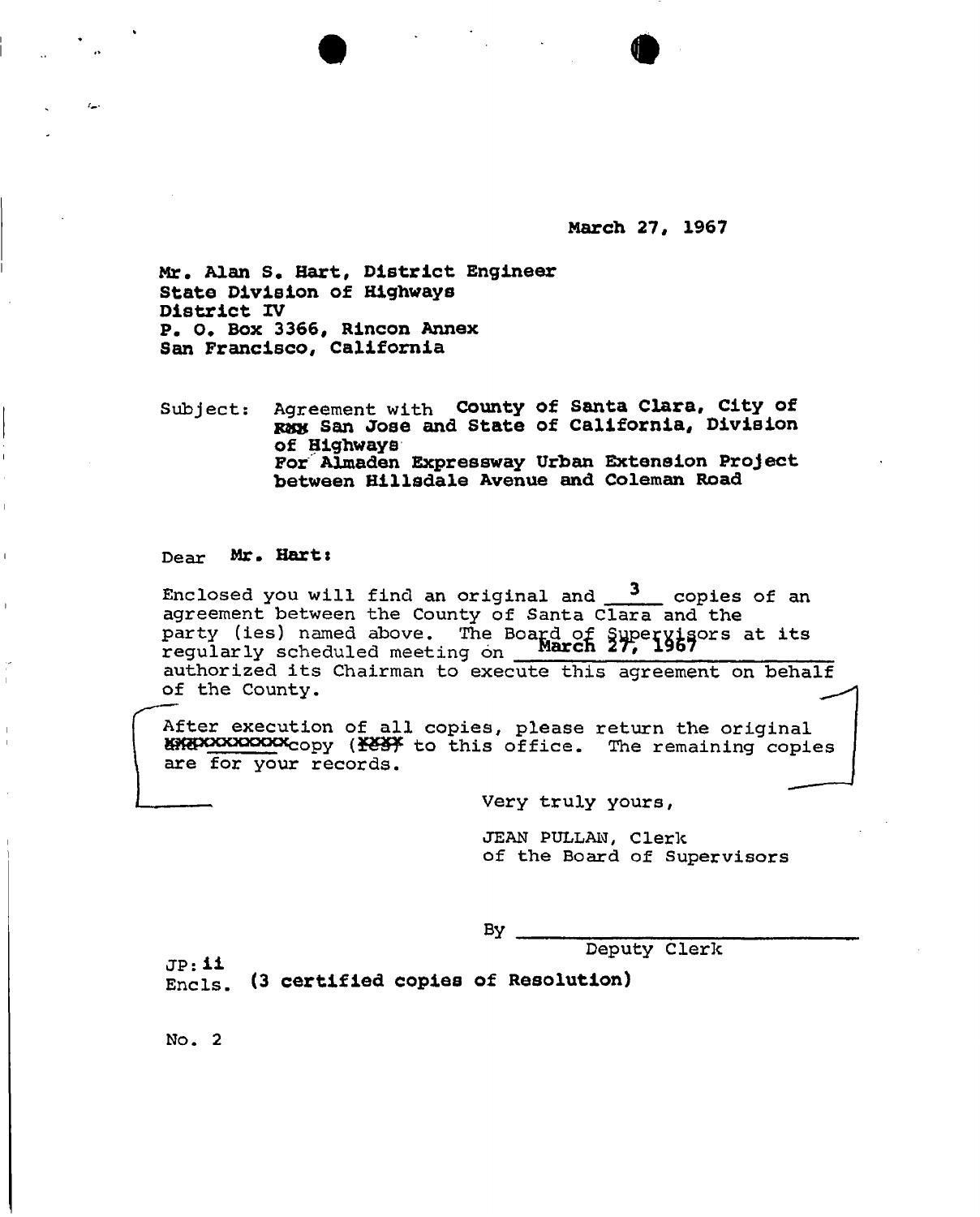|                                                                                                                       | $\mathop{\sf co}\nolimits$ un $y\, \, \mathop{\sf of}\nolimits$ santa $\blacksquare$ lara |                                                      |          | S.D.                 |            |
|-----------------------------------------------------------------------------------------------------------------------|-------------------------------------------------------------------------------------------|------------------------------------------------------|----------|----------------------|------------|
| <b>Contract of Contract of Contract of Contract of Contract of Contract of Contract of Contract of Contract of Co</b> |                                                                                           | TRANSMITTAL MEMORANDUM<br>DEPARTMENT OF PUBLIC WORKS |          |                      |            |
|                                                                                                                       |                                                                                           |                                                      |          | DATE: March 17, 1967 |            |
| FOR:                                                                                                                  | BOARD                                                                                     | OF SUPERVISORS AGENDA OF                             | March 27 |                      | -67<br>LY. |

FROM: STEFFANI, DESIGN, PUBLIC WORKS

TITLE: Amendment to Local Agency-State Agreement for Almaden Expressway Urban Extension Project between Hillsdale Avenue and Coleman Road

#### DESCRIPTION:

Attached are copies of an Amendment to Local Agency-State Agreement No. 65-3 and the authorizing resolution. The amendment provides for increasing the State Highway Funds available for financing this Urban Extension project between Hillsdale Avenue and Coleman Road from \$450,000 to \$595,000. Construction on this project has been completed and the amendment is necessary before final payment will be made by the State. by the State.<br>Approval is recommended.

Please return all copies to Lou Montini, Public Works , for further processing by the City of San Jose and State. A fully executed copy will be returned for the Board files.

 $603$ 

|                     | AGENDA DATA |
|---------------------|-------------|
| DATE:               |             |
| ITEM NO:            |             |
| <b>BOARD ACTION</b> |             |

APPROVED:

Attachments'

ECS:LM:nc

JAMES T. POTT, COUNTY ENGINEER

755 REV 10/65 **PAGE of MAR 27 1967**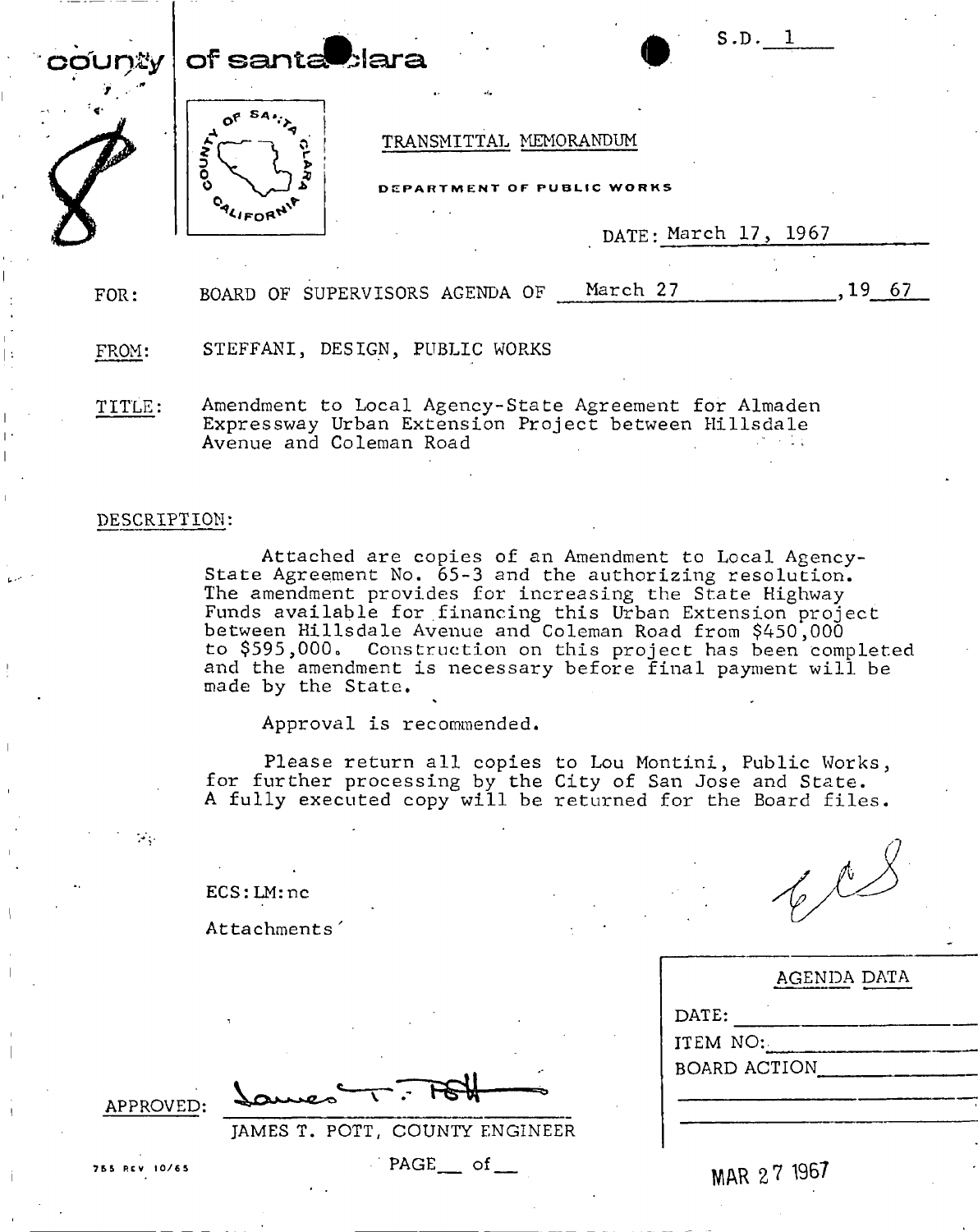LOCAL AGENCY-STATE AGREEMENT NO. UFf5-3 **@ERAL-AID SECONDARY ROADS** 

J **ALMADEN EXPRESSWAY** 

#### **04 District Santa Clara County**

**•URBAN EXTENSION PROJECT UE-6l8-l** 

**County of Santa Clara** 

By *Lig Lanch* 

**City of San Jose** 

Approved as to Form:

**(Local Agency)** 

Chairman of the Board of Supervisors

nno

**Manage r 1** 

Mayor

**This Agreement, made in triplicate this 12th day of April** 1965

**by and between the County of Santa Clara and the City of San Jose, < State of California, hereinafter Jointly referred to as the "Local Agency", and the DEPARTMENT OP PUBLIC WORKS (Division of Highways) of the State of California, hereinafter referred to as the "Department."** 

#### **WITNESSETH:**

**It is agreed between the parties that the project or projects hereinafter described shall be constructed under and pursuant to, and in accordance with the provisions of the attached Exhibits A and B , which exhibits are hereby made a part of this agreement.** 

**The Board of Supervisors of the County of Santa Clara by Resolution dated APR 19 1965 and the City Council of the**  City of San Jose by Resolution dated April 12, 1965 have each City of San Jose by Resolution dated April 12, approved this agreement and authorized its execution.

*>*  **In Witness Whereof, the parties have hereunto affixed their hands and seals the day and year first above written.** 

**Approval Recommended:** 

**HEsro District Engineer** 

**City and County Projects Engineer By** 

FRASCIS<sup>t</sup>tesGREINER  $1662$ <del>era Doputy</del> <del>CITY CIEY</del>K

**Approved as to Form and Procedure:** 

**t**  $\mathbb{R}$  **h**  $\mathbb{R}$  **l 1**  $\ldots$  in  $\mathbb{R}$  SV14 J V C1 STATE OF CALIFORNIA **\C&\)UUUK l ^ DEPARTMENT OF PUBL PUBLII C WORKS DIVISION OF HIGHWAYS**   $y_{68}$   $56$  3  $53$   $51$ ,  $62$  womack **ATTORNEY ror the Department <sup>V</sup>State**   $c\in\mathbb{R}$ **Engineer Deputy State Aighway Engineer** 

By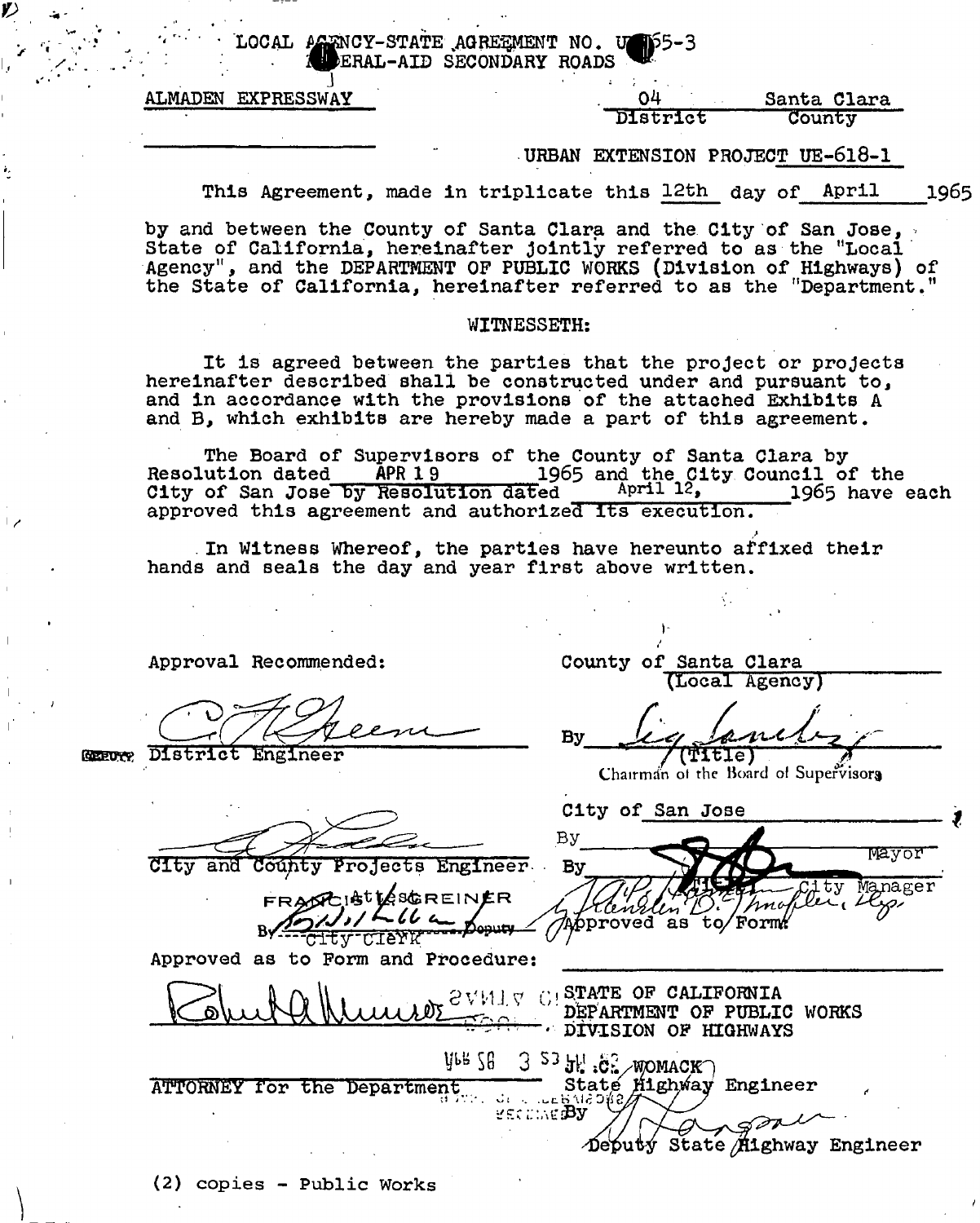RECEIVED<br>BOARD OF SUPERVISORS APR 28 3 23 PM '65 COUNTY OF  $\mathbf{B}^{\prime} \rightarrow \mathcal{Z}$  $\mathbb{P}(\mathbf{S} \widehat{\mathbf{W}}_t) \geq \mathbb{P}(\widehat{\mathbf{W}}_t) \geq \mathbf{M}(\mathbf{S} \mathbf{X})$ 

 $\sim 0.3$  $\overline{1}$ 

 $\left\langle \left( \mathbf{r} \right) \right\rangle_{\mathcal{L}^{\left( \mathbf{r} \right)}} = \left( \mathbf{r} \right)^{\mathbf{1}}$  $\langle \psi_{\alpha} \rangle_{\alpha}$  ,  $\langle \psi_{\alpha} \rangle$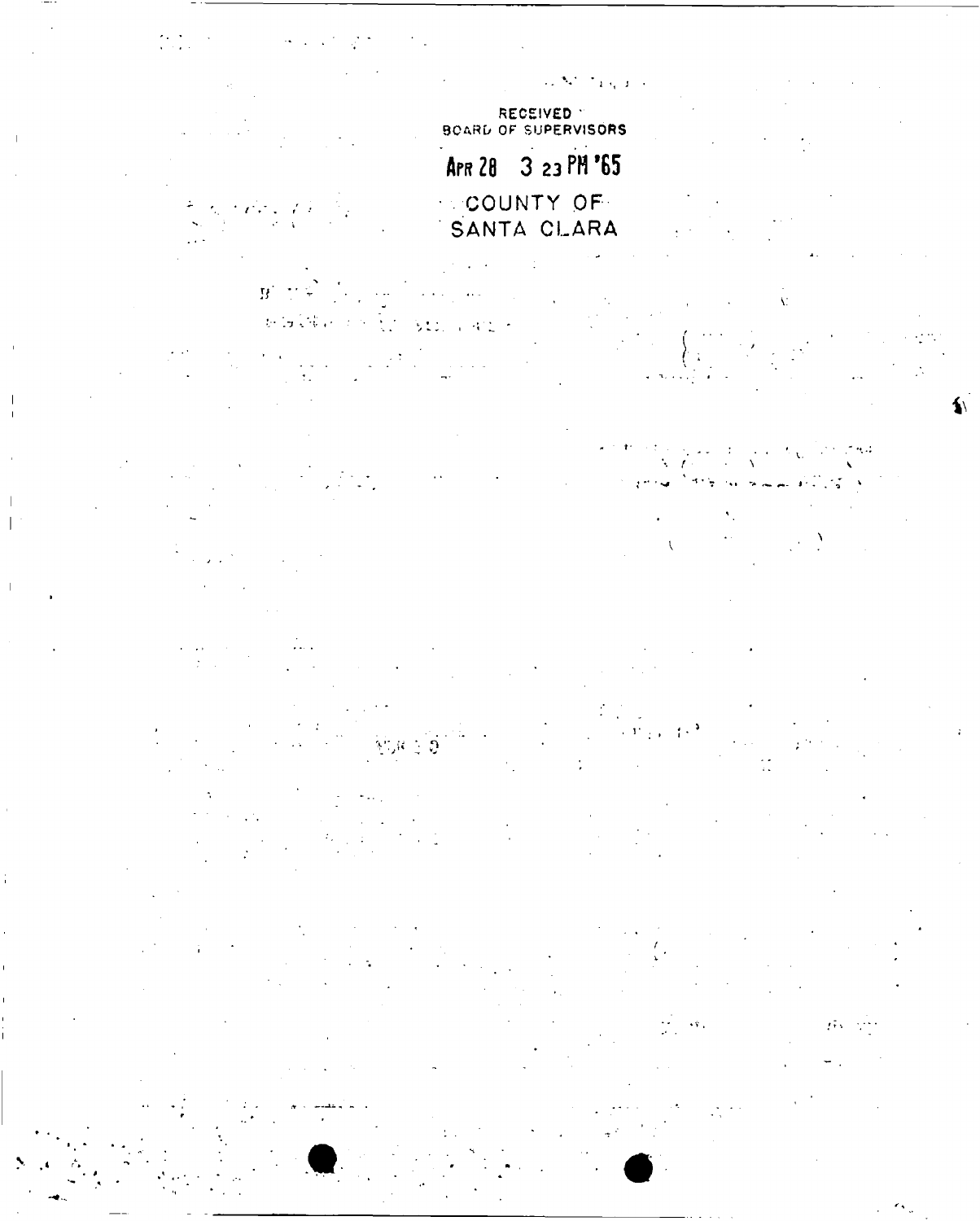#### **ARTICLE I. RECITALS.**

This agreement is made in the light of the following facts and circumstances:

**1. Under the provisions of Section 143.3 of the California Streets anu Highways Code, State Highway Funds may be allocated for expenditure on the urban extensions of the Federal-aid Secondary system upon projects selected by the cities and counties in cooperation with the State.** 

**2. The project subject to this agreement has been so selected by the Local Agency and approved by the California Highway Commission and the Department, and State Highway Funds are now available for the project.** 

**3. The Department is required to enter into an agreement with the Local Agency relative to the prosecution of the project and the obligation of participating.State Highway Funds.** 

**THEREFORE, in consideration of the premises herein contained, the parties agree as follows:** 

**ARTICLE II. RIGHT-OF-WAY.** 

**1. The furnishing of rights-of-way as provided for herein includes, in addition to all real property** required **for the improvement free and clear of obstructions and encumbrances, the payment of damages to real property not actually taken but injuriously affected by the proposed improvement.** 

**2. All rights-of-way necessary for the construction of the improvement will be acquired by the Local Agency and all costs in connection therewith will be financed from other than State Funds.** 

**3. The Local Agency will certify to the Department**  prior to the advertisement for bids by contractors that the **necessary rights-of-way are available for the immediate construction proposed for-contract.** 

4. If stage construction is contemplated, the Local **Agency will furnish evidence to the Department prior to the advertisement of any contract that sufficient rights-of-way**  have been acquired or satisfactorily protected to assure **completion of all stages of the ultimate facility proposed and approved.** 

**5. The Local Agency agrees to pay from local funds any costs, which** are **incurred in connection with this project,**  which arise cut of right-of-way litigation or delays to any contractor because right-of-way has not been made available to him for the orderly prosecution of the work.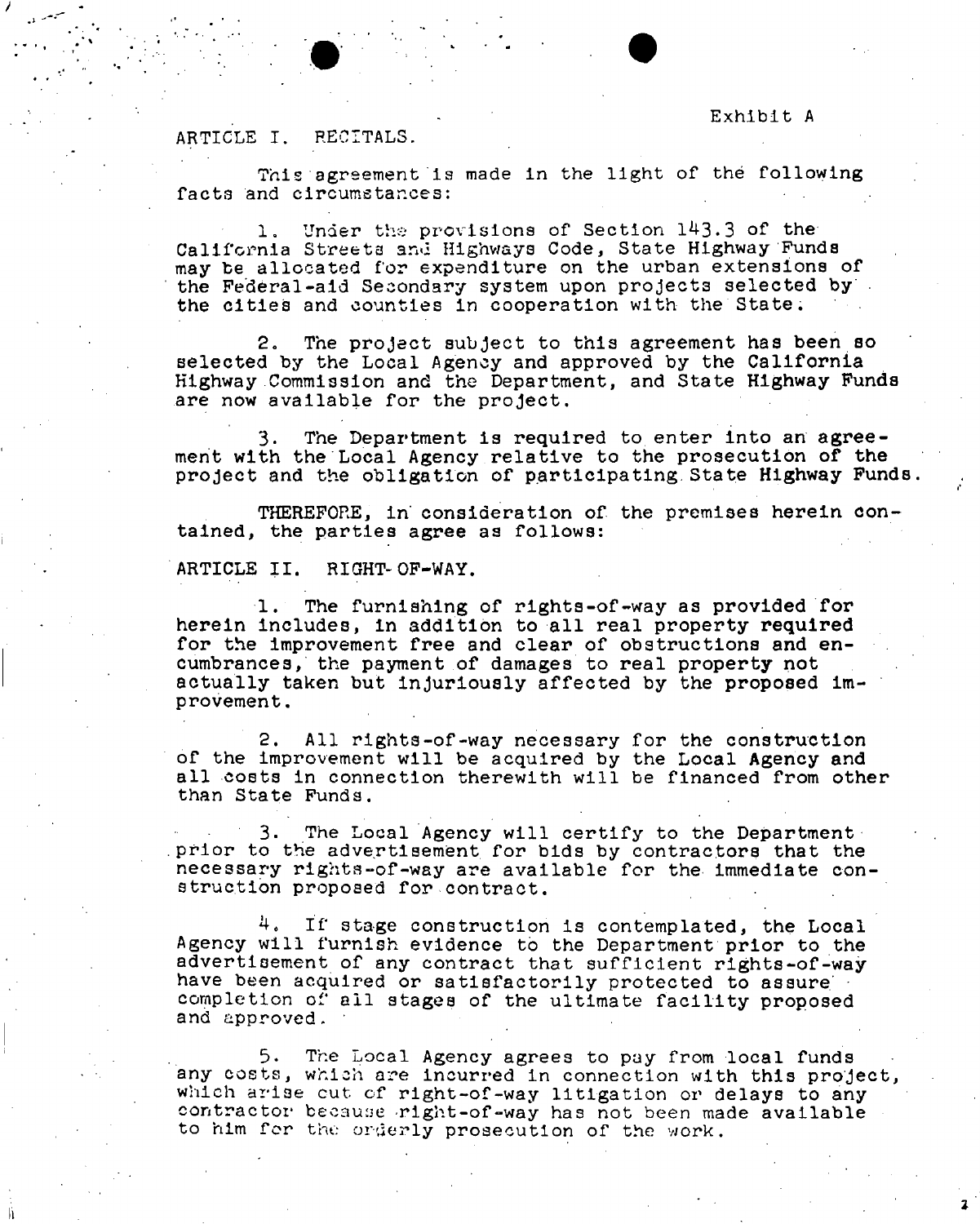#### **ARTICLE III.. ENGINEERING.**

**1. Preliminary engineering—The term "preliminary engineering" as used herein includes all preliminary work, including but not restricted to, preliminary surveys and reports, laboratory work, soil investigation, preparation of plans, design and advertising.** 

**2. Construction engineering—The term "construction engineering" as used herein includes actual inspection of the work, necessary construction staking, laboratory and field**  testing, field reports and *records*, estimates, final report **and allowable expenses of employees engaged therein.** 

**3. Local Agency employees or Local Agency's consultant shall perform all engineering work except for the work involved in checking the plans, specifications and estimates prior to advertisement; which work will be dond by State forces. It is**  agreed that other State engineering assistance will be furnished **only upon written request of the Local Agency.** 

**4 . when the codt of Preliminary Engineering or Construction .Engineering incurred by the Local Agency is to be borne in part by State Highway fund's, State participation therein shall be limited to one-haIf the actual cost of services performed, including compensation and expense of personnel working on the project, the required materials and the use of Local Agencyowned automobiles. The Local Agency will contribute its general administrative and overhead expense.** 

**5. The Local Agency will deposit with the Division of Highways sufficient funds to cover the estimated cost of any preliminary engineering to be furnished by the State. Such advances for State-furnished preliminary engineering shall be made by the Local Agency when requesting State assistance or upon demand by the Department.** 

**6. When construction engineering is to be performed by State forces, the estimated cost of the work may be covered either by Local Agency funds deposited in advance with the Division of Highways or by State Highway Funds.** 

**7 . State Highway Funds will not be advanced to defra y engineering costs until after award of the contract by the Local Agency and any advances made by the Department for such purposes shall be considered as part of the eighty per cent (80#) of the State's share of the cost of the project to be advanced**  in according of the paragraph 3 of Article VI of this agreement.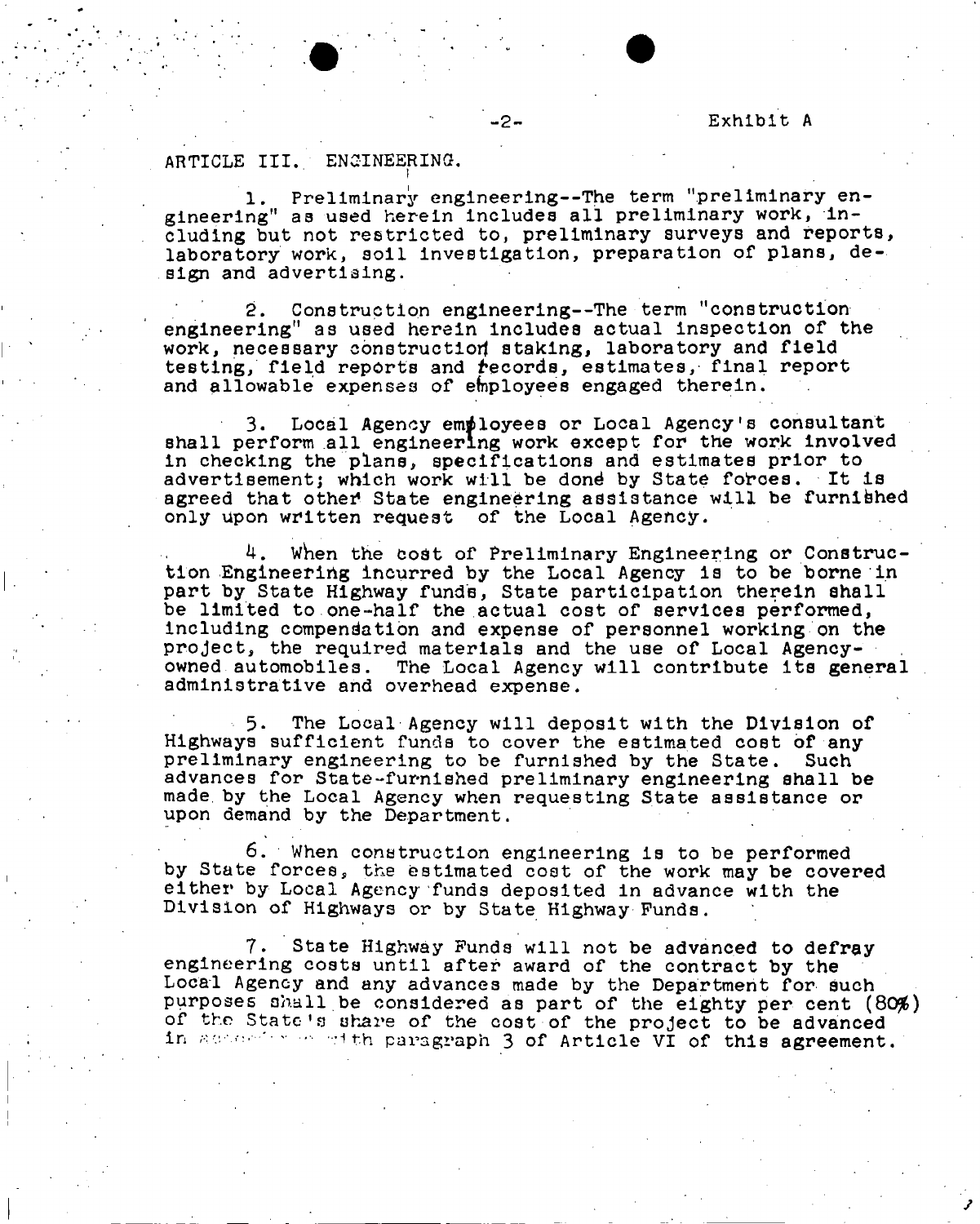# **ARTICLE IV.. PLANS, SPECIFICATIONS AND ENGINEER'S ESTIMATE.**

**1. Prior to advertising for bids by contractors, the Local Agency and the Department must agree on the adequacy of the final contract plans, the specifications and the Engineer's Estimate of quantities, unit prices and cost. The Local Agency will submit three prints of the complete plans and three complete drafts of the specifications and the Engineer's Estimate to the Department, through the District Engineer of the Division of Highways, sufficiently in advance of the proposed advertising date to permit thorough review and adjustment of variances.** 

**2. The specifications shall contain no provisions limiting the contractor's employees to residents of any particular locality or area of the United States; nor shall they contain any provision that would prevent the contractor from obtaining the most suitable materials, supplies and equipment at the greatest economy from any source permitted under State law.** 

**3. After written approval by the Department, the plans, specifications and estimate shall not thereafter be modified without prior approval by the Department.** 

**ARTICLE V. ADVERTISEMENT AND AWARD OF CONTRACT.** 

**1. Actual construction work will be performed by contract. The Local Agency, or another phblic agency acting in**  the Local Agency's behalf, will make preparations for adver**tising, will advertise, award and administer the contract or contracts and will make all payments to contractors, and pay all other costs in connection with the contract or contracts.** 

**2. No contract shall be advertised in advance of execution of this agreement and approval by the Department of the final contract plans, specifications, Engineer's Estimate and the Local Agency's right-of-way certificate.** 

**3. No contract shall be awarded for an amount in excess of.the Engineer's Estimate or in excess of the lowest regular bid received unless sufficient funds are available and both the Department and the Local Agency agree to such award,** 

#### **ARTICLE VI. FUNDS.**

**1. All expenditures incurred by the Local Agency prior to approval of the project by the California:Highway Commission shall be considered as not a part of, the project costs and .**  State Highway Funds shall not participate in such prior expendi**tures .** 

**. 2 . State participation will be limited to one-half the actual cost of the project, after excluding the cost of any item or items not eligible for State participation; or to the allocation of funds available for the project, whichever is . the lesser amount,**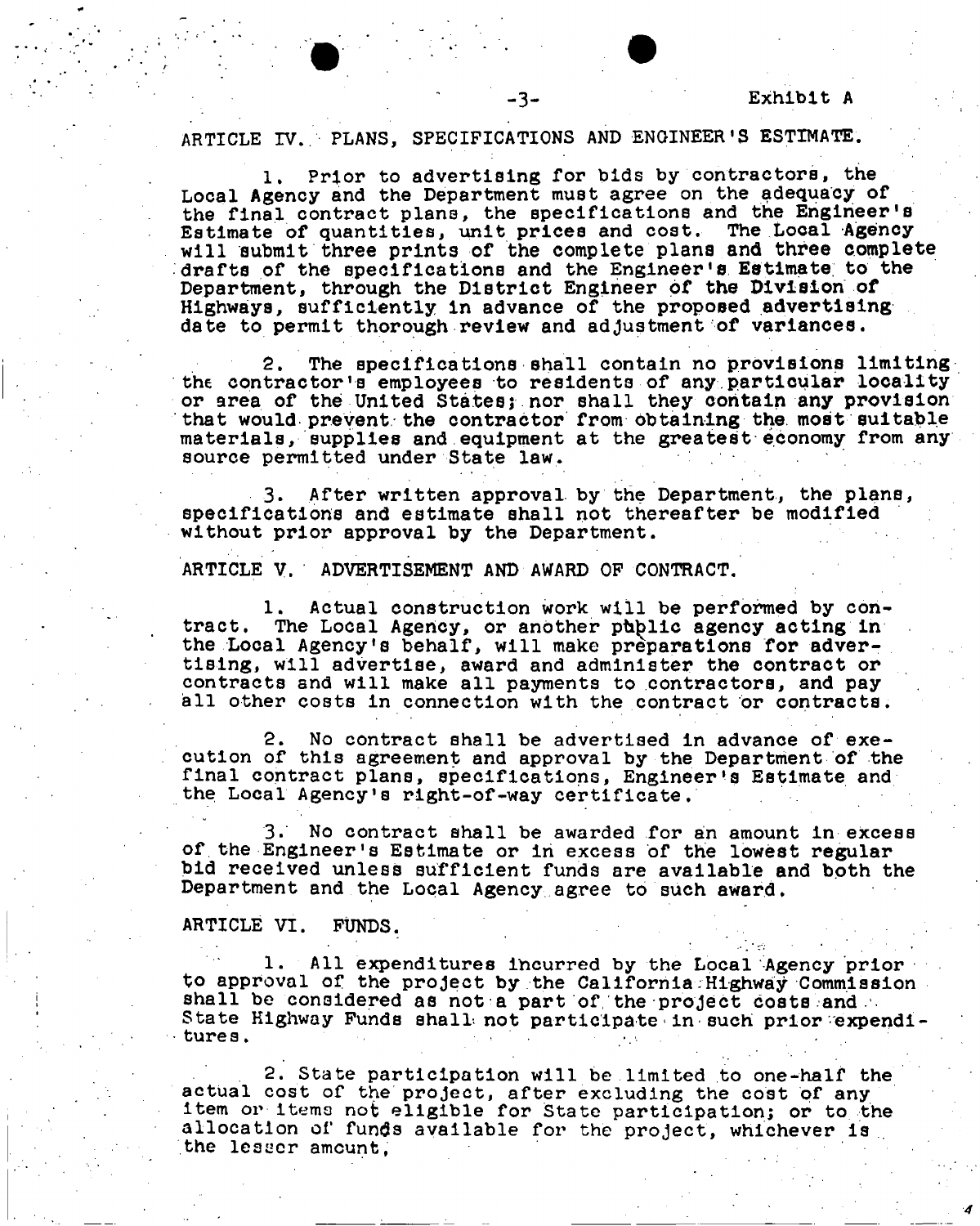Exhibit A

**3. Eightyper cent (80#) of the State's share of the cost of the project, estimated upon the basis of contract prices, and estimated costs of appurtenant items, will be advanced to the Local Agency upon award of the contract. The remainder of the State's share of the actual cost will be paid to the Local Agency upon completion of the contract and submission of a final report prepared by the Local Agency in the form prescribed by the Department.** 

**-4-**

**Upon completion of any contract or any appurtenant item, the amounts payable by the parties hereto will be adjusted upon the basis of the actual final cost of such contract or appurtenant item as Bhown by the project records \* Any advances of.funds made by the State in excess of the State's share of the actual cost of the contract or appurtenant items shall be refunded to the State upon demand. Any amounts found due the Local Agency will be paid to the Local Agency upon receipt of the Local Agency's bills.** 

**5. Funds deposited with the Division of Highways by the Local Agency to cover the cost of work to be done by State forces but not expended, will be refunded to the Local Agency.** 

**6. State Highway Funds may not be used to finance the costs of claims submitted by Public Utilities or** *tothert;* **excepting only claims for other than right-of-way delays submitted by the contractor and found to the satisfaction of the Depart-, ment to be properly chargeable to the contract.** 

**7. The Department shall be given access to the Local Agency's records for the purpose of verifying the cost of work performed under this agreement.** 

#### **ARTICLE VII. MAINTENANCE. • ,**

**Upon completion and acceptance of the contract, maintenance. of the improvement shall become the responsibility of the Local Agency. The Local Agency agrees to maintain the improvement In good condition, preserving not only the general physical features of the roadway and surfacing, but also all safety ahd regulatory features, devices and appurtenances built**  into the project, and none of said safety features, devices and **appurtenances shall be removed, eliminated or decreased in effectiveness without the prior approval of the Department. Access rights acquired for the project are considered to be included in the aforementioned safety features.** 

**ARTICLE VIII. RECORDS TO BE FURNISHED TO THE DEPARTMENT;** 

**1. Upon receipt of satisfactory bids from contractors, the Local Agency shall furnish the District Engineer of the Division of Highways four copies of the letter or other instru-**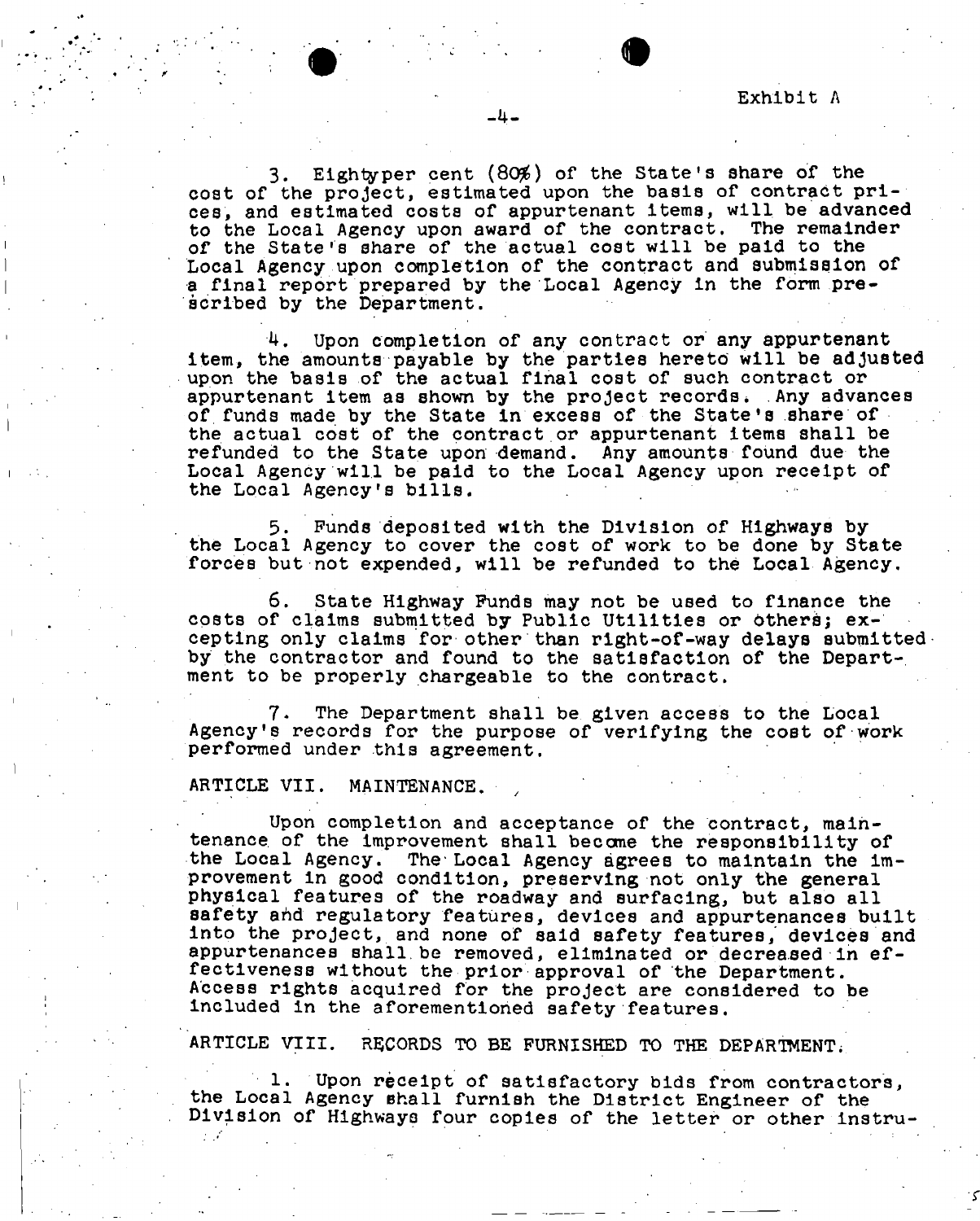# -5- **Exhibit A**

**merit of award to the successful bidder together with four copies of a summary of bide and four copies of the contract.** 

**2. Upon completion of the contract the Local Agency will prepare and file with the District Engineer of the Division of Highways four copies of a final report similar in context to those prepared for State Highway projects,** 

**ARTICLE IX, CONFLICTING PROVISIONS.** 

**In case of conflict between any of the provisions contained in Exhibits A and B, the provisions of Exhibit B shall govern.**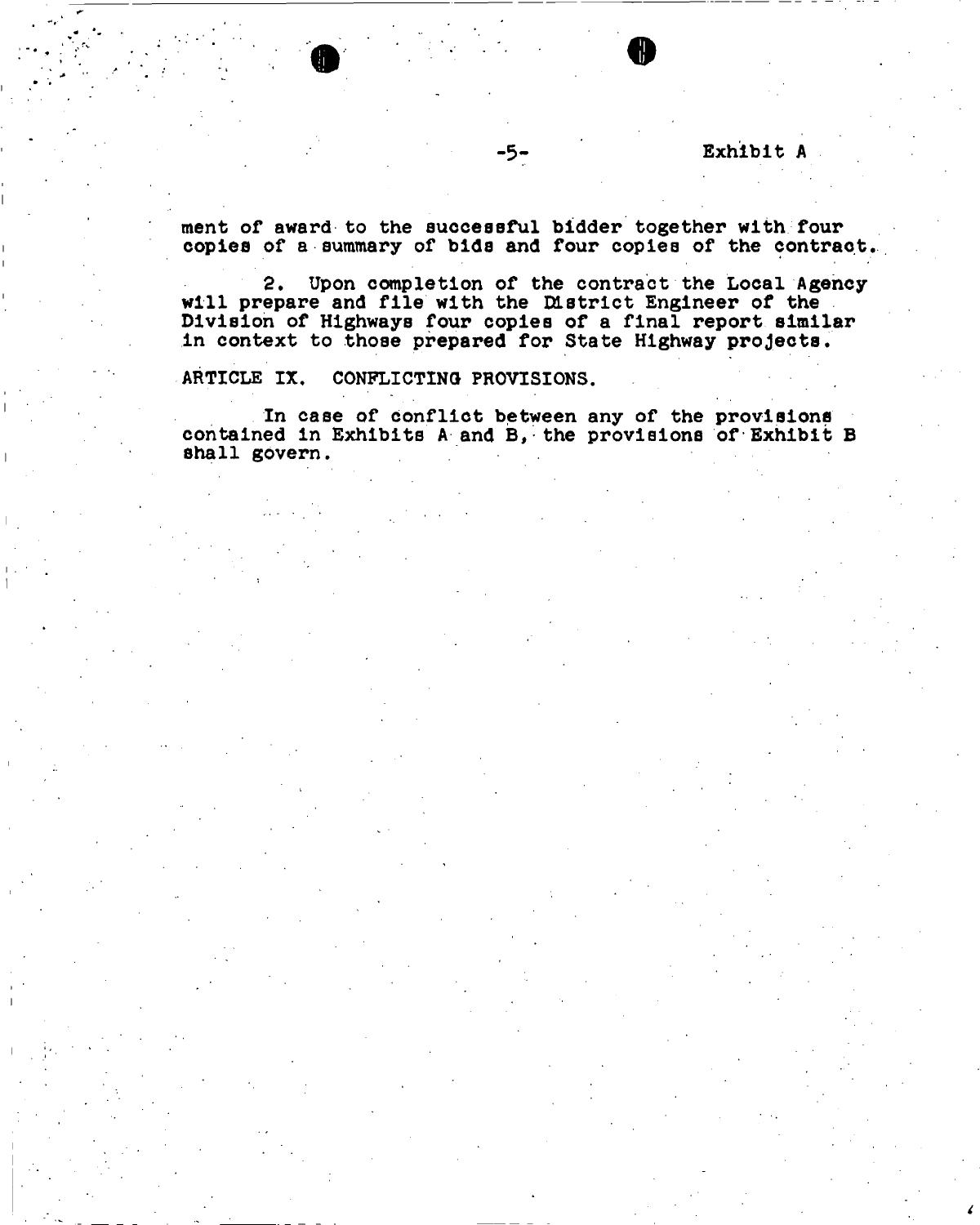**ARTICLE X - Location of Project and Brief Description of Work Proposed:** 

**Approved Federal-aid Secondary Urban Extension Project UE-618-1, In Santa Clara County, covering proposed 4-lane divided grading, paving and bridge on ALMADEN EXPRESSWAY between Coleman Road and Hillsdale Avenue, net length 2.5 miles.** 

**ARTICLE XI - Funds to be used for Project:** 

The estimated cost of the project covered by this **Agreement Is:** 

**Contract Items \$1,250,000,00** 

**Contingencies 62,500.00** 

**TOTAL \$1,312,500.00** 

**2. On the basis of the above estimate, this project will be financed as follows:** 

| State Highway Funds (Section 143.3, S & H Code) |           |
|-------------------------------------------------|-----------|
| Allocated to Santa Clara County                 | \$225,000 |
| Allocated to City of San Jose                   | 225,000   |
| Local Agency Funds to be deposited with         |           |
| Santa Clara County                              | 862,500   |

**3. The actual funds for the project will be set up after the bids for the work have been opened, and shall be on the basis of contract prices. The amounts shown under the various categories of Paragraph 2, above, may be adjusted from time to time as the needs of the parties make it desirable, provided that the balances available in any category, the total estimated project cost, or the maximum- legal pro rata are not exceeded.** 

**ARTICLE XII - Special Covenants:** 

**1. It is agreed that Santa Clara County will act on behalf of the City of San Jose in all transactions with the Department concerning this project until its completion and the final adjustments of the financial details. All of the funds for this project shall be released through Santa Clara County.** 

**2. This project has been approved as stage construction with respect to the geometric design. The Local Agency agrees to complete the improvement, with or without State participation, by adding additional lanes when traffic warrants such addition.**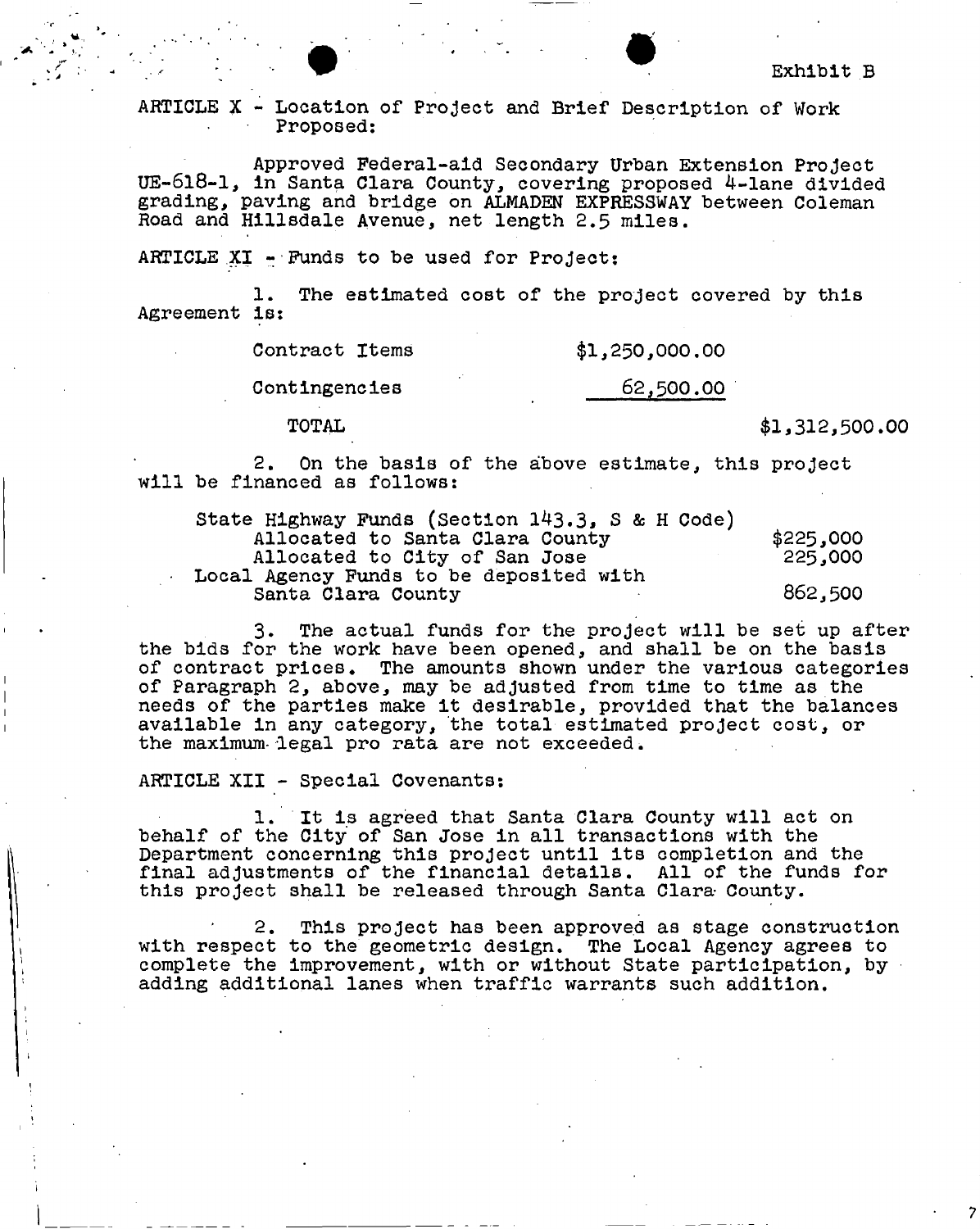#### **RESOLUTION OF THE BOARD OF SUPERVISORS AUTHORIZING CONSTRUCTION OF A PORTION OF ALMADEN EXPRESSWAY**

 $\bullet$   $\bullet$   $\bullet$ 

aproba<br>approach<br>appro

**The Board of Supervisors of the County of Santa Clara, State of California, hereby authorize the Chairman of this Board to execute on behalf of the County of Santa Clara that certain agreement between the State of California, Department of Public Works (Division of Highways) and the County of Santa Clara providing for the construction of a portion of Almaden Expressway, said agreement being more particularly described as Local Agency-State Agreement No. UE 65-3 Federal-Aid Secondary Roads and being Urban Extension Project UE 618-1.** 

**PASSED AND ADOPTED by the Board of Supervisors of the County of Santa Clara, State of California, on APR 1 9 1965** 

**by the following vote:** 

**NOES: Supervisors None**  ABSENT: Supervisors Della Maggiore

**AYES: Supervisors pangler Mehrkens Sanchez Quinn** 

<u>Lanche</u><br>n, Board of Supervisors

**ATTEST: JEAN PULLAN, Clerk, Board of Supervisors** 

**(2) copies - Public Works** 

 $H-19-65$ <br> $-77/8$ . adopted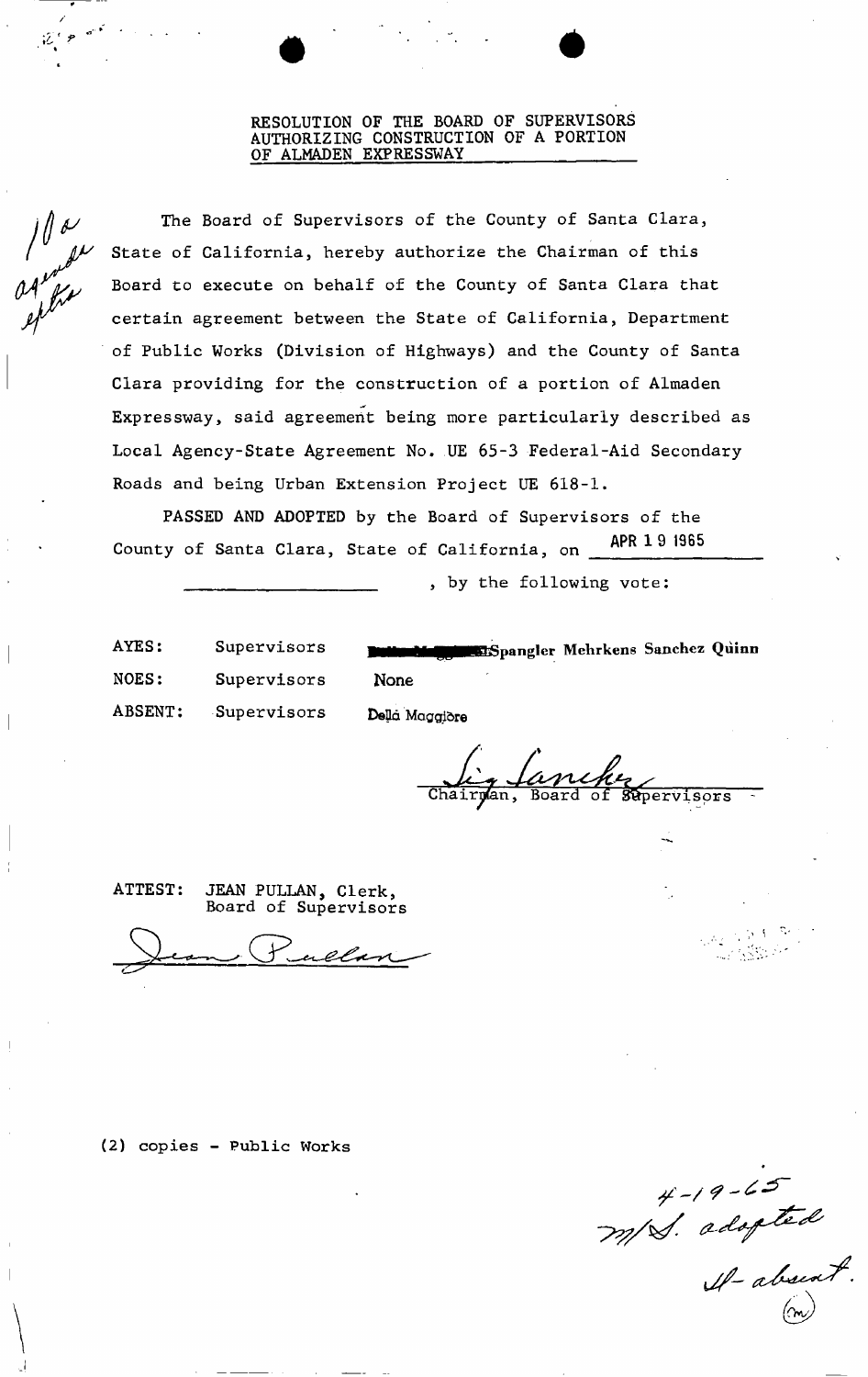no contract will be awarded for an amount in excess of the engineer's estimate or in excess of the lowest regular bid received unless sufficient funds are available and both the State and Local Agency agree to such an award; that State's participation in the Project will be limited to one-half the actual coat of the project after excluding the cost of any item or items not eligible for State participation or to the alluca-• • tion of funds available for the project, whichever is less; that the project is defined as approved Federal-aid Secondary urban Extension Project UE-618-I in Santa Clara County, covering proposed 4-lane divided grading, paving and bridge on Almaden Expressway between Coleman Road and Hillsdale Avenue, net length 2.5 $_{\rm{a}}$ miles; that the estimated cost of the project is  $$1,312,500.00$ ; that the project on the basis of the said estimate will be financed as follows:

> State Highway Funds (Section 143.3, 3 & H Code) Allocated to Santa Clara County \$225,000 Allocated to City of San Juse 225,000

Local Agency Funds to be deposited with Santa Clara County 662,500

that Santa Clara County will act on behalf of the City of San Jose in all transactions with State concerning the project until its completion and final adjustments of the financial details; that all of the funds for the project shall be released through Santa Clara County; that the Lical Agency agrees to complete the improvement of the project, with or without State participation, by adding additional lanes when traffic **warrants 3uch addition.** 

Reference is hereby made to a copy of said agreement on file in the office of the City Clerk for all of its terms and provisions.

ADOPTED-this 12th day of  $April$ , 1965, by the following vote:  $\mathbf{r}$   $\mathbf{r}$   $\mathbf{r}$   $\mathbf{r}$   $\mathbf{r}$   $\mathbf{r}$   $\mathbf{r}$   $\mathbf{r}$   $\mathbf{r}$   $\mathbf{r}$   $\mathbf{r}$   $\mathbf{r}$   $\mathbf{r}$   $\mathbf{r}$   $\mathbf{r}$   $\mathbf{r}$   $\mathbf{r}$   $\mathbf{r}$   $\mathbf{r}$   $\mathbf{r}$   $\mathbf{r}$   $\mathbf{r}$   $\mathbf{r}$   $\mathbf{r}$   $\mathbf{$ 

> AYES: Councilmen - Doerr, Fischer, Hathaway, Shaffer, Solari, Welch and Pace.

NCES: Councilmen - None.

ABSENT: Councilmen - None.

ATTEST: *fyt&+^ ^*<sup>J</sup>\* L -  $\sum_{i=1}^n$  $\mathbf{r}$ , Greinei<br>Clerk

**2-**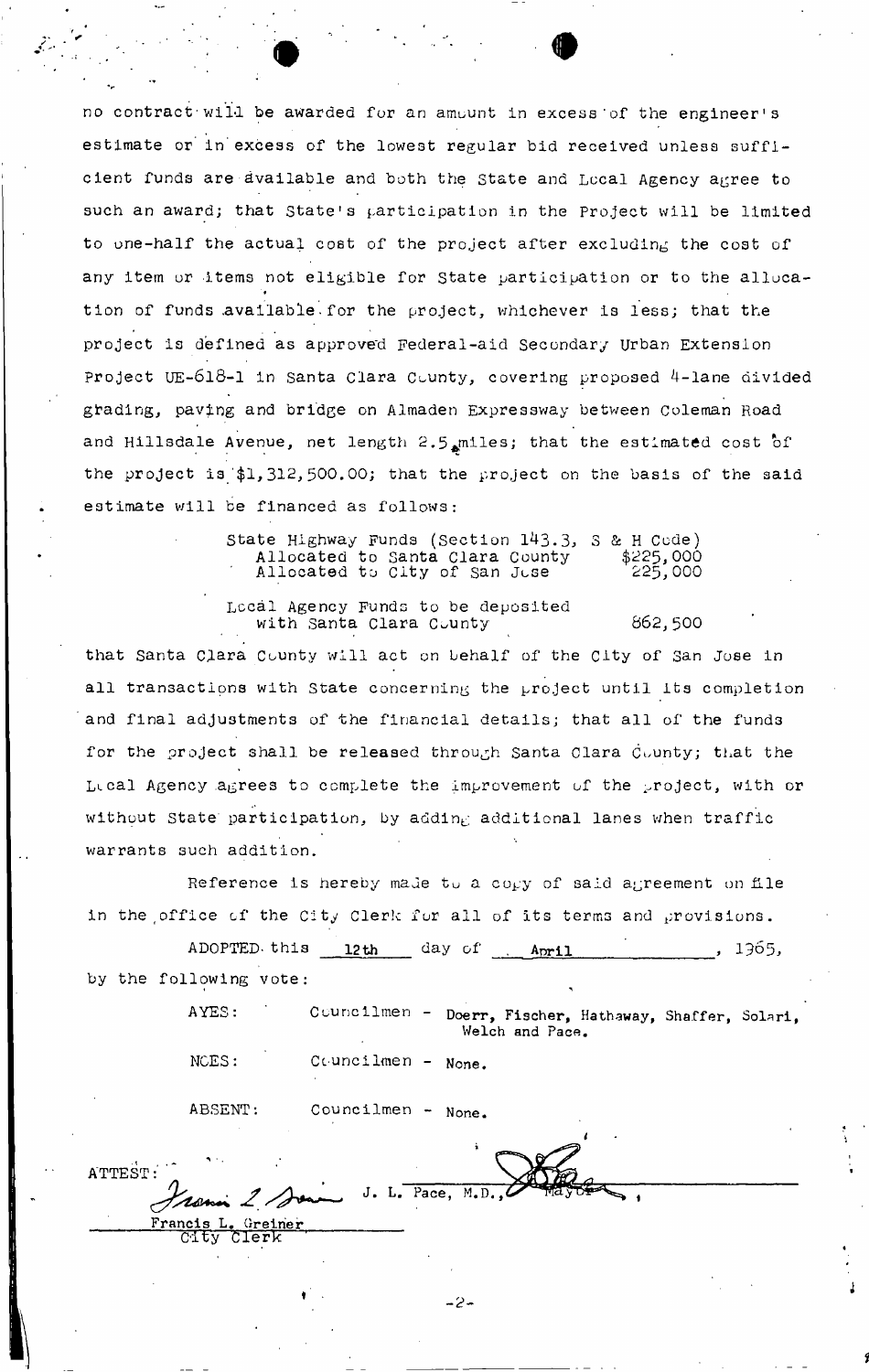# RESOLUTION NO. 27272

FPP:DCA:1b-B

*H/1Z/65* 

RESOLUTION OP THE COUNCIL OF THE CITY OP SAN JOSE AUTHORIZING THE MAYOR AND CITY MANAGER TO EXECUTE A LOCAL AGENCY-STATE OP CALIFORNIA AGREEMENT PROVIDING FOR PARTICIPATION OF STATE OF CALIFORNIA HIGHWAY FUNDS (143.3 STREETS AND • HIGHWAYS CODE) IN THE CONSTRUCTION OF THE AL- . MADEN EXPRESSWAY BETWEEN COLEMAN ROAD AND •HILLSDALE AVENUE.

• BE IT RESOLVED BY THE COUNCIL OF THE CITY, OF SAN JOSE:

WHEREAS, Section 143.3 of the Streets and Highways Code of the State of California provides that State of California highway funds may be allocated for expenditure on the urban extensions of Federal-aid Secondary System upon projects selected by the applicable cities and counties in cooperation with the State of California; and

WHEREAS, before such funds can be paid to local agencies for such projects, a local agency-state agreement must be entered into;

NOW, THEREFORE, the Mayor and City Manager are hereby authorized to execute, on pehalf of the City of San Juse, that certain agreement, namely, "Leal Agency-State Agreement No. UE 65-3 Federal-Aid Secondary Roads Almaden Expressway 04 District Santa Clara County Urban Extension Project UE-618-1", between the County of Santa Clara and the City of San Jose (hereinafter jointly referred to as "Local Agency'<sup>1</sup> ) and Department of public Works (Division of Highways) of the State of California (hereinafter referred to as "state'), which said agreement relates to the construction of the Almaden Expressway between Coleman Road and Hillsdale Avenue, hereinafter referred to as the "project". Said agreement provides, in part, that the Local Agency will acquire rights of way for the project and perferm certain engineering for the project; that the final contract plans and specifications for the project must be approved by State before advertising for bids; that the **Local** Agency will advertise, award and administer the contract for the project and **make** all payments in connection with the contract; that

 $-1-$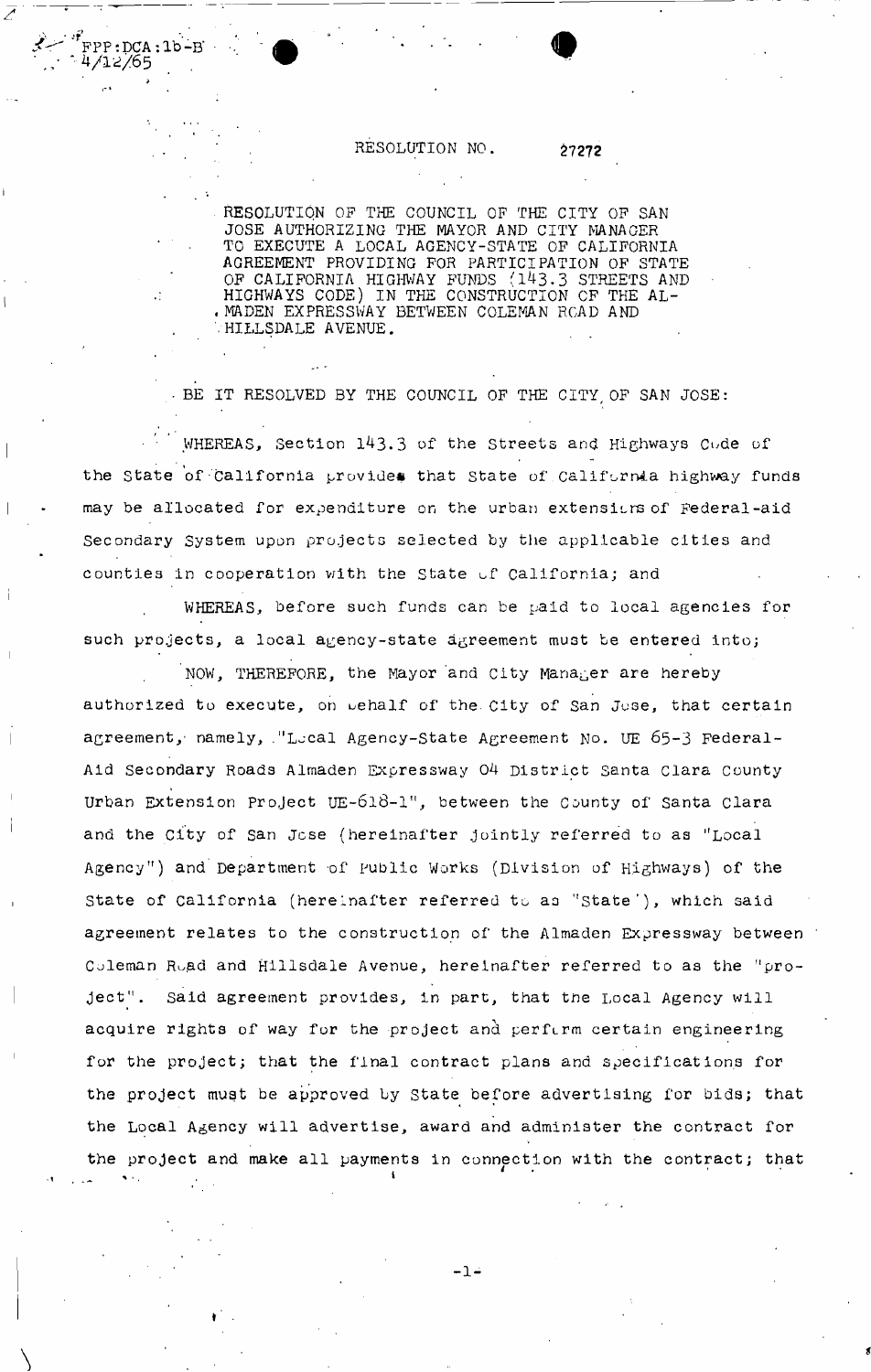**The foregoing instrument is a**  $\tilde{\mathbf{t}}$ **correct copy of the original on file in this office.**  Attest*(land 15* 1965 **FRANCIS L. GREINER**<br>
Councy of Shaha Clare Strate 3 University.<br>
Councy of Shaha Clare Strate 3 University.  $b$ y:  $\angle$  $\frac{1}{2}$ 

 $\ddot{\phantom{1}}$ 

÷

 $\bar{1}$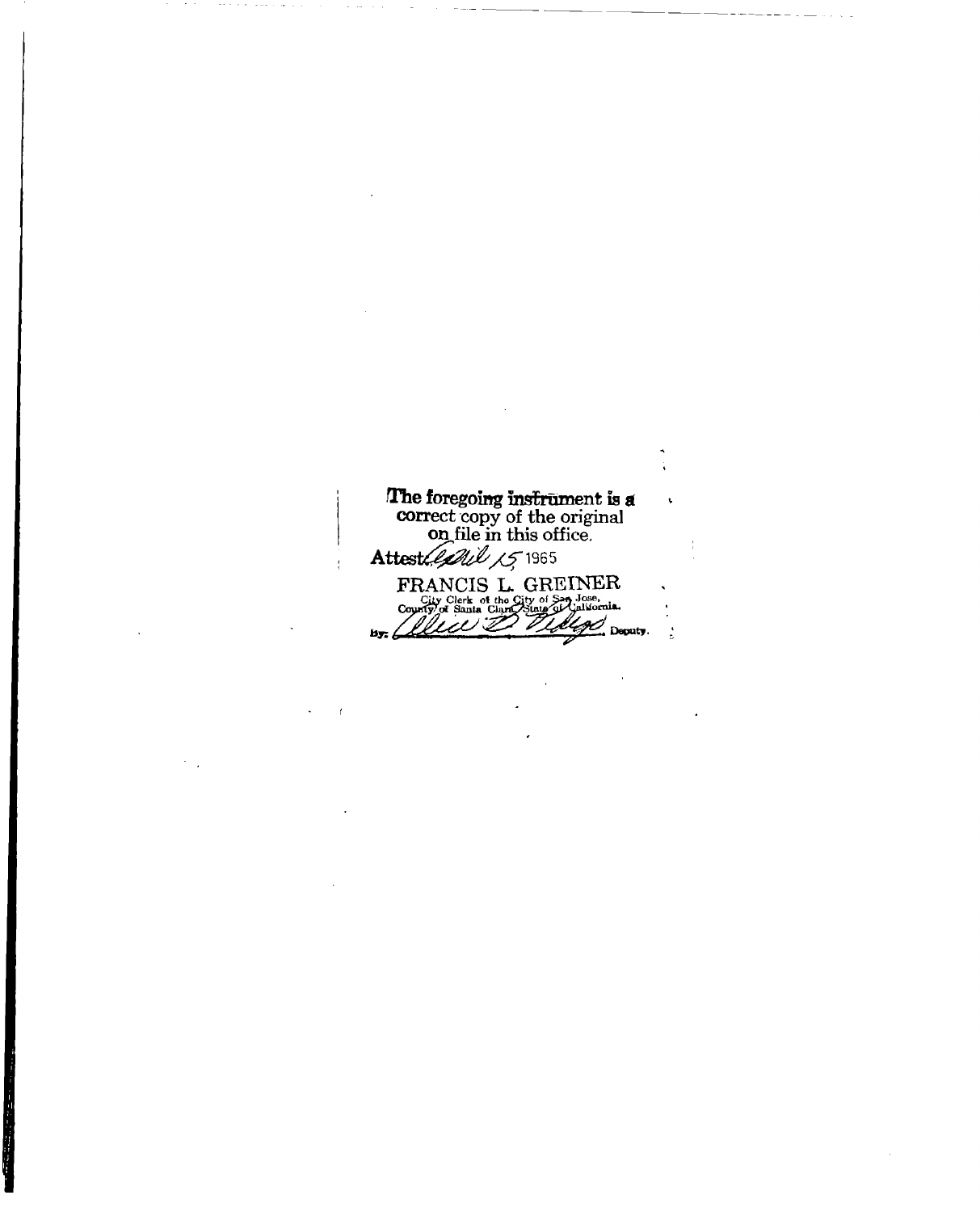STATE OF CALIFORNIA-HIGHWAY TRANSPORTATION AGENCY

DEPARTMENT OF PUBLIC WORKS DIVISION OF HIGHWAYS P.O. BOX 3366 R1NCON ANNEX, SAN FRANCISCO 94119

April 28, 1965

0^-SCl-6l8-CR,SJ**S 618**-UE-l Almaden Expressway

Mr. James T. Pott Director of Public Works of County of Santa Clara 20 West Heading Street San Jose 10, California

Dear Mr. Pott:

Attached for your information and file are two copies of Local Agency-State Agreement No. UE-65-3 executed by the County on April 19, 1965, and by the City on April 12, 1965, and is now executed by the State.

Please forward one copy of the Agreement to the City of San Jose for their file.

The Agreement applies to Urban Extension project UE-618-1, on Almaden Expressway between Coleman Road and Hillsdale Avenue.

Yours very truly,

Alan S. Hart District Engineer

 $\mathcal{B}_{\mathcal{Y}_L}$   $\mathcal{U}_L$ 

Alten M. Fortney City and County<br>Cooperative Projects Engineer

**\* - • J** 

EDMUND G. BROWN, Governor

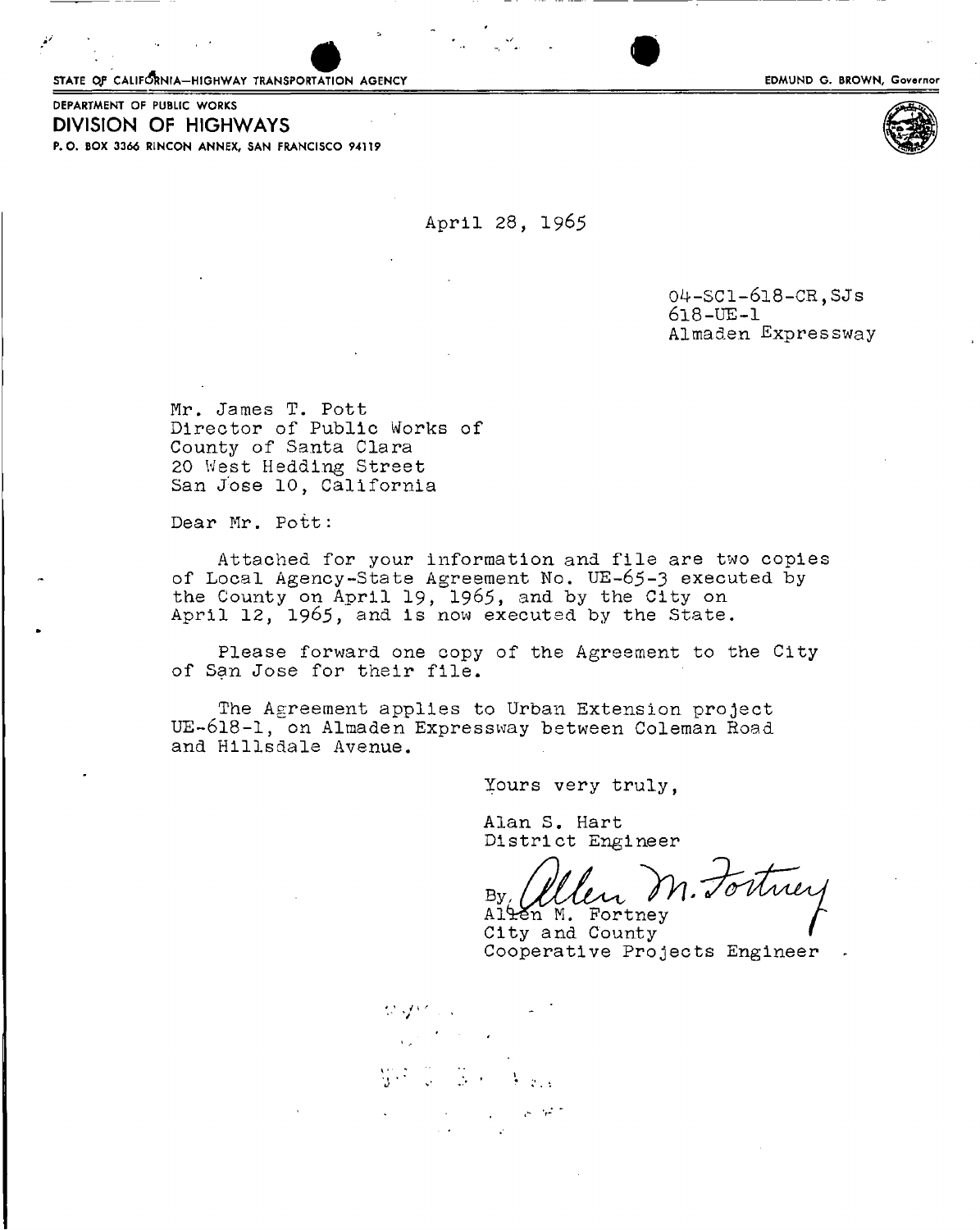

 $\ddot{\gamma}$  $\mathcal{L}_{\rm{max}}$  .

 $\mathbf{r}$ 

 $\label{eq:2.1} \frac{1}{2} \int_{0}^{2\pi} \frac{1}{\sqrt{2\pi}} \, \frac{1}{2\pi} \int_{0}^{2\pi} \frac{1}{\sqrt{2\pi}} \, \frac{1}{2\pi} \int_{0}^{2\pi} \frac{1}{\sqrt{2\pi}} \, \frac{1}{2\pi} \int_{0}^{2\pi} \frac{1}{\sqrt{2\pi}} \, \frac{1}{2\pi} \int_{0}^{2\pi} \frac{1}{\sqrt{2\pi}} \, \frac{1}{2\pi} \int_{0}^{2\pi} \frac{1}{\sqrt{2\pi}} \, \frac{1}{2\pi} \int_{0}^{$  $\epsilon$ 

 $\frac{1}{4\sqrt{2}}\frac{1}{2}$  $\mathcal{L}_{\rm{max}}$  $\begin{aligned} \frac{1}{\sqrt{2}}\frac{1}{\sqrt{2}}\frac{1}{\sqrt{2}}\frac{1}{\sqrt{2}}\frac{1}{\sqrt{2}}\frac{1}{\sqrt{2}}\frac{1}{\sqrt{2}}\frac{1}{\sqrt{2}}\frac{1}{\sqrt{2}}\frac{1}{\sqrt{2}}\frac{1}{\sqrt{2}}\frac{1}{\sqrt{2}}\frac{1}{\sqrt{2}}\frac{1}{\sqrt{2}}\frac{1}{\sqrt{2}}\frac{1}{\sqrt{2}}\frac{1}{\sqrt{2}}\frac{1}{\sqrt{2}}\frac{1}{\sqrt{2}}\frac{1}{\sqrt{2}}\frac{1}{\sqrt{2}}\frac{1}{$  $\frac{1}{1+\sqrt{2}}$  .  $\frac{1}{\epsilon}$ 

 $\ddot{\phantom{a}}$  $\frac{1}{2}$  and  $\frac{1}{2}$  and  $\frac{1}{2}$  $\bar{\rm t}$ 

 $\mathcal{F}_{\mathcal{A}}$  , where  $\mathcal{F}_{\mathcal{A}}$ 

 $\ddot{\phantom{a}}$ 

Santa Boundary  $\overline{\phantom{a}}$ 

 $\mathcal{L}^{\text{max}}$  $\hat{\mathcal{L}}_{\text{in}}$ 

> **ARAJO ATNAS** BO ALNNOO

33 附区包 53 84

<del>®</del>%₩₩€€€₩₩<del>€₩₽₽₩₽</del><br>₩₩₽₩<del>€</del>

 $\sim$   $\sim$  $\mathcal{L}$